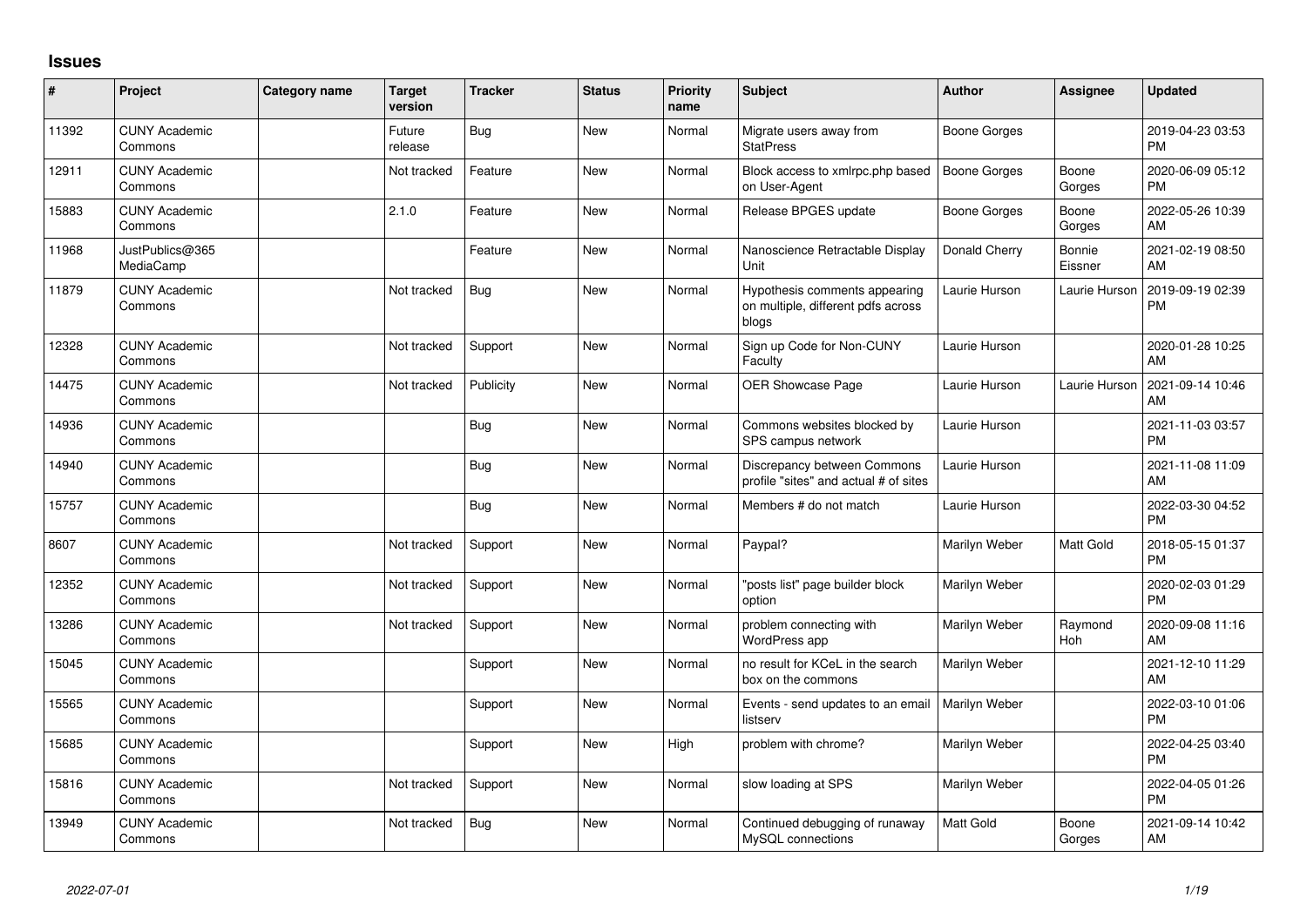| ∦     | Project                         | <b>Category name</b>      | <b>Target</b><br>version | Tracker    | <b>Status</b> | Priority<br>name | <b>Subject</b>                                                                                                                               | <b>Author</b>           | <b>Assignee</b>     | <b>Updated</b>                |
|-------|---------------------------------|---------------------------|--------------------------|------------|---------------|------------------|----------------------------------------------------------------------------------------------------------------------------------------------|-------------------------|---------------------|-------------------------------|
| 16307 | <b>CUNY Academic</b><br>Commons |                           |                          | <b>Bug</b> | <b>New</b>    | Normal           | Add brief messaging to<br>accept/decline group membership<br>requests                                                                        | Matt Gold               | Boone<br>Gorges     | 2022-06-27 06:13<br>PM.       |
| 9908  | <b>CUNY Academic</b><br>Commons |                           | Not tracked              | Feature    | <b>New</b>    | Normal           | Is it possible to send email<br>updates to users (or an email<br>address not on the list) for only a<br>single page AFTER being<br>prompted? | Michael Shields         | scott voth          | 2018-06-11 01:34<br><b>PM</b> |
| 6665  | <b>CUNY Academic</b><br>Commons |                           | Not tracked              | Publicity  | <b>New</b>    | Normal           | Dead Link in 1.10 announcement<br>post                                                                                                       | Paige Dupont            | Stephen Real        | 2016-12-01 03:11<br><b>PM</b> |
| 14792 | <b>CUNY Academic</b><br>Commons |                           |                          | Bug        | <b>New</b>    | Normal           | Inconsistent email notifications<br>from gravity forms                                                                                       | Raffi<br>Khatchadourian |                     | 2021-10-04 01:50<br><b>PM</b> |
| 16294 | <b>CUNY Academic</b><br>Commons |                           |                          | Bug        | <b>New</b>    | Urgent           | CAC is down                                                                                                                                  | Raffi<br>Khatchadourian |                     | 2022-06-27 02:00<br><b>PM</b> |
| 5298  | <b>CUNY Academic</b><br>Commons |                           | Not tracked              | Publicity  | <b>New</b>    | Normal           | Survey Pop-Up Text                                                                                                                           | Samantha Raddatz        | Samantha<br>Raddatz | 2016-03-22 12:27<br><b>PM</b> |
| 11393 | <b>CUNY Academic</b><br>Commons |                           | Not tracked              | Publicity  | New           | Normal           | After 1.15 release, ceate a hero<br>slide and post about adding a site<br>to a group                                                         | scott voth              | Patrick<br>Sweeney  | 2019-05-14 10:32<br>AM        |
| 14394 | <b>CUNY Academic</b><br>Commons |                           | Not tracked              | Feature    | New           | Normal           | Commons News Site - redesign                                                                                                                 | scott voth              | scott voth          | 2021-09-14 10:46<br>AM        |
| 16318 | <b>CUNY Academic</b><br>Commons |                           |                          | <b>Bug</b> | <b>New</b>    | Normal           | Unable to Access block editor or<br>embed YouTube videos in new<br>pages, in one site only                                                   | <b>Syelle Graves</b>    |                     | 2022-07-01 06:53<br>PM        |
| 10839 | <b>CUNY Academic</b><br>Commons | About page                | Not tracked              | Support    | <b>New</b>    | Normal           | <b>Mission Statement Needs</b><br>Revision                                                                                                   | scott voth              | Matt Gold           | 2018-12-26 10:58<br>AM        |
| 15210 | <b>CUNY Academic</b><br>Commons | Analytics                 | Not tracked              | Design/UX  | <b>New</b>    | Normal           | Google Analytics improvements                                                                                                                | Colin McDonald          | Boone<br>Gorges     | 2022-05-24 10:47<br>AM        |
| 4972  | <b>CUNY Academic</b><br>Commons | Analytics                 | Not tracked              | Bug        | New           | Normal           | <b>Newsletter Analytics</b>                                                                                                                  | Stephen Real            | Matt Gold           | 2015-12-09 12:54<br><b>PM</b> |
| 5679  | <b>CUNY Academic</b><br>Commons | Analytics                 | Not tracked              | Feature    | New           | Normal           | Logged In Users for GA                                                                                                                       | Valerie Townsend        | Valerie<br>Townsend | 2016-06-11 09:49<br>AM        |
| 7022  | <b>CUNY Academic</b><br>Commons | Announcements             | Future<br>release        | <b>Bug</b> | New           | Normal           | Sitewide announcements should<br>be displayed on, and dismissable<br>from, mapped domains                                                    | <b>Boone Gorges</b>     | Boone<br>Gorges     | 2018-03-22 10:18<br>AM        |
| 4635  | <b>CUNY Academic</b><br>Commons | Authentication            | Future<br>release        | Feature    | New           | Normal           | Allow non-WP authentication                                                                                                                  | Boone Gorges            | Sonja Leix          | 2019-03-01 02:05<br><b>PM</b> |
| 9720  | <b>CUNY Academic</b><br>Commons | Authentication            | Future<br>release        | Feature    | New           | Normal           | The Commons should be an<br>oAuth provider                                                                                                   | Boone Gorges            |                     | 2019-03-01 02:04<br><b>PM</b> |
| 6078  | <b>CUNY Academic</b><br>Commons | <b>Blogs (BuddyPress)</b> | Future<br>release        | Feature    | New           | Normal           | <b>Explore Adding Network Blog</b><br>Metadata Plugin                                                                                        | Luke Waltzer            | Luke Waltzer        | 2016-10-11 10:29<br>PM        |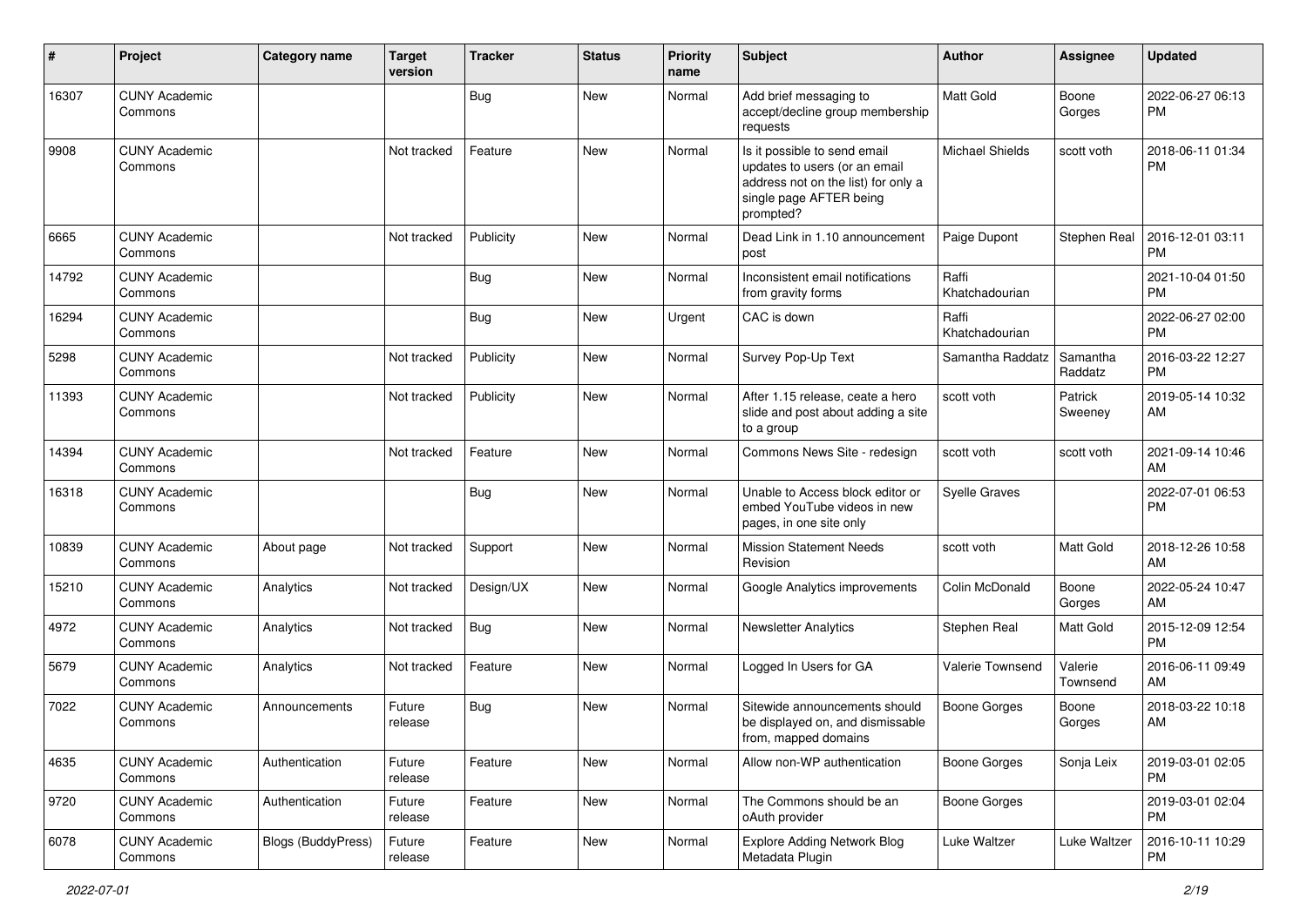| #     | <b>Project</b>                  | Category name              | Target<br>version | <b>Tracker</b> | <b>Status</b> | <b>Priority</b><br>name | <b>Subject</b>                                                                    | <b>Author</b>           | Assignee            | <b>Updated</b>                |
|-------|---------------------------------|----------------------------|-------------------|----------------|---------------|-------------------------|-----------------------------------------------------------------------------------|-------------------------|---------------------|-------------------------------|
| 8835  | <b>CUNY Academic</b><br>Commons | Blogs (BuddyPress)         | Future<br>release | Feature        | New           | Normal                  | Extend cuny.is shortlinks to sites                                                | Luke Waltzer            | Boone<br>Gorges     | 2022-04-26 11:59<br>AM.       |
| 7624  | <b>CUNY Academic</b><br>Commons | BuddyPress (misc)          | Future<br>release | Design/UX      | New           | Normal                  | <b>BP Notifications</b>                                                           | Luke Waltzer            | Paige Dupont        | 2017-02-08 10:43<br><b>PM</b> |
| 11243 | <b>CUNY Academic</b><br>Commons | BuddyPress (misc)          | Future<br>release | <b>Bug</b>     | <b>New</b>    | Normal                  | Audit bp-custom.php                                                               | Raymond Hoh             | Raymond<br>Hoh      | 2022-04-26 11:59<br><b>AM</b> |
| 6389  | <b>CUNY Academic</b><br>Commons | <b>BuddyPress Docs</b>     | Future<br>release | Feature        | <b>New</b>    | Low                     | Make Discussion Area Visible<br>When Editing a Doc                                | Luke Waltzer            | Boone<br>Gorges     | 2016-10-21 04:16<br><b>PM</b> |
| 4226  | <b>CUNY Academic</b><br>Commons | <b>BuddyPress Docs</b>     | Future<br>release | Design/UX      | New           | Normal                  | Add option to connect a Doc with<br>a Group                                       | Samantha Raddatz        | Samantha<br>Raddatz | 2015-09-09 04:08<br><b>PM</b> |
| 13466 | <b>CUNY Academic</b><br>Commons | Cavalcade                  | Future<br>release | Feature        | New           | Normal                  | Automated cleanup for duplicate<br>Cavalcade tasks                                | Boone Gorges            | Boone<br>Gorges     | 2020-10-13 05:24<br><b>PM</b> |
| 11789 | <b>CUNY Academic</b><br>Commons | Courses                    | Future<br>release | Feature        | <b>New</b>    | Normal                  | Ability to remove item from<br>Courses list                                       | Laurie Hurson           | Sonja Leix          | 2019-09-24 12:28<br><b>PM</b> |
| 12438 | <b>CUNY Academic</b><br>Commons | Courses                    | Not tracked       | <b>Bug</b>     | <b>New</b>    | Normal                  | Site appearing twice                                                              | Laurie Hurson           | Boone<br>Gorges     | 2020-02-18 01:34<br>PM        |
| 10226 | <b>CUNY Academic</b><br>Commons | Courses                    | Future<br>release | Feature        | <b>New</b>    | Normal                  | Add "My Courses" to drop down<br>list                                             | scott voth              | Boone<br>Gorges     | 2021-11-19 12:42<br><b>PM</b> |
| 9420  | <b>CUNY Academic</b><br>Commons | cuny.is                    | Not tracked       | Feature        | New           | Normal                  | Request for http://cuny.is/streams                                                | Raffi<br>Khatchadourian | Marilyn<br>Weber    | 2018-04-02 10:08<br>AM        |
| 10439 | <b>CUNY Academic</b><br>Commons | Design                     | 2.1.0             | Design/UX      | <b>New</b>    | Normal                  | Create Style Guide for Commons                                                    | Sonja Leix              | Sara Cannon         | 2022-06-28 01:43<br><b>PM</b> |
| 16199 | <b>CUNY Academic</b><br>Commons | <b>Directories</b>         | 2.0.3             | <b>Bug</b>     | <b>New</b>    | Normal                  | Removed "Semester" Filter from<br><b>Courses Directory</b>                        | Laurie Hurson           | Boone<br>Gorges     | 2022-06-29 11:32<br>AM.       |
| 4225  | <b>CUNY Academic</b><br>Commons | DiRT Integration           | Future<br>release | Design/UX      | New           | Normal                  | Add information to DIRT page (in<br>Create a Group)                               | Samantha Raddatz        | Matt Gold           | 2015-06-26 03:14<br><b>PM</b> |
| 14496 | <b>CUNY Academic</b><br>Commons | Domain Mapping             | Future<br>release | Bug            | New           | Normal                  | Mapped domain SSO uses<br>third-party cookies                                     | Raymond Hoh             | Raymond<br>Hoh      | 2021-05-24 04:03<br><b>PM</b> |
| 1166  | <b>CUNY Academic</b><br>Commons | <b>Email Invitations</b>   | Future<br>release | Feature        | <b>New</b>    | Low                     | Better organizational tools for Sent<br>Invites                                   | Boone Gorges            | Boone<br>Gorges     | 2015-11-09 06:02<br><b>PM</b> |
| 1167  | <b>CUNY Academic</b><br>Commons | <b>Email Invitations</b>   | Future<br>release | Feature        | New           | Low                     | Allow email invitations to be resent                                              | Boone Gorges            | Boone<br>Gorges     | 2015-11-12 12:53<br>AM        |
| 12042 | <b>CUNY Academic</b><br>Commons | <b>Email Notifications</b> | Future<br>release | Feature        | <b>New</b>    | Normal                  | Improved error logging for BPGES<br>send queue                                    | <b>Boone Gorges</b>     | Boone<br>Gorges     | 2021-11-19 12:25<br><b>PM</b> |
| 5992  | <b>CUNY Academic</b><br>Commons | <b>Email Notifications</b> | Future<br>release | Feature        | <b>New</b>    | Normal                  | Changing the From line of<br>autogenerated blog emails                            | Marilyn Weber           |                     | 2018-09-27 05:19<br><b>PM</b> |
| 4481  | <b>CUNY Academic</b><br>Commons | Events                     | Future<br>release | Feature        | New           | Normal                  | Group admins/mods should have<br>the ability to unlink an event from<br>the group | Boone Gorges            | Boone<br>Gorges     | 2017-04-24 03:53<br><b>PM</b> |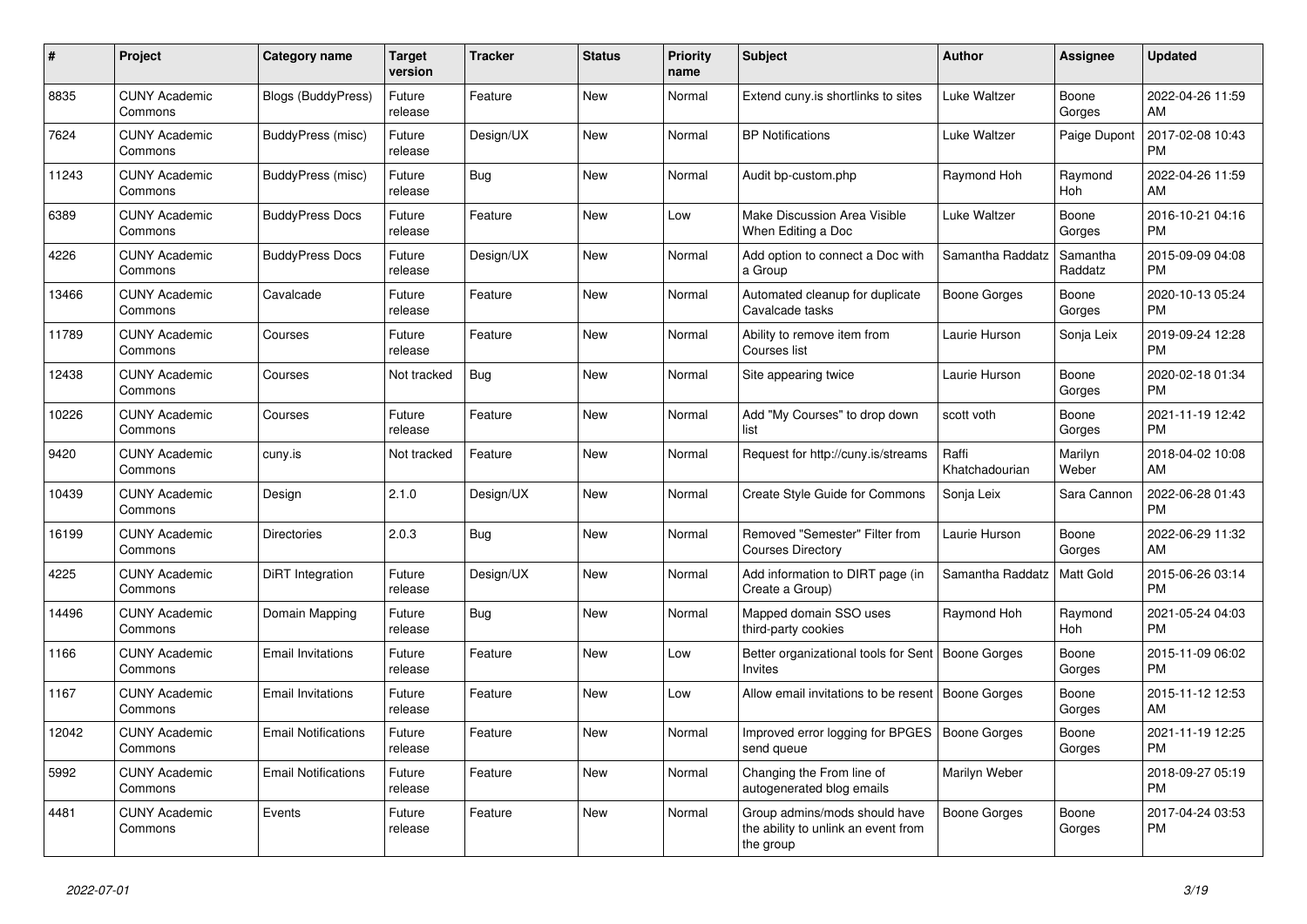| #     | Project                         | <b>Category name</b>           | <b>Target</b><br>version | <b>Tracker</b> | <b>Status</b> | <b>Priority</b><br>name | <b>Subject</b>                                                                             | Author              | <b>Assignee</b>    | <b>Updated</b>                |
|-------|---------------------------------|--------------------------------|--------------------------|----------------|---------------|-------------------------|--------------------------------------------------------------------------------------------|---------------------|--------------------|-------------------------------|
| 6749  | <b>CUNY Academic</b><br>Commons | Events                         | Future<br>release        | Bug            | <b>New</b>    | Low                     | BPEO iCal request can trigger<br>very large number of DB queries                           | Boone Gorges        | Raymond<br>Hoh     | 2016-11-15 10:09<br><b>PM</b> |
| 4592  | <b>CUNY Academic</b><br>Commons | Events                         | Future<br>release        | Design/UX      | New           | Normal                  | Event Creation - Venue Dropdown<br>Slow                                                    | Samantha Raddatz    | Boone<br>Gorges    | 2015-09-14 04:56<br><b>PM</b> |
| 11531 | <b>CUNY Academic</b><br>Commons | Events                         | Future<br>release        | Feature        | New           | Normal                  | Main Events calendar should<br>include non-public events that<br>user has access to        | scott voth          | Boone<br>Gorges    | 2019-06-11 10:00<br>AM        |
| 3580  | <b>CUNY Academic</b><br>Commons | <b>Group Blogs</b>             | Future<br>release        | Feature        | New           | Normal                  | Multiple blogs per group                                                                   | <b>Boone Gorges</b> | Boone<br>Gorges    | 2018-02-20 02:02<br>PM.       |
| 11834 | <b>CUNY Academic</b><br>Commons | <b>Group Files</b>             | Future<br>release        | Feature        | New           | Normal                  | Improved tools for managing<br>group file folders                                          | Boone Gorges        | Sonja Leix         | 2019-09-06 03:55<br><b>PM</b> |
| 12091 | <b>CUNY Academic</b><br>Commons | <b>Group Files</b>             | Future<br>release        | Feature        | New           | Normal                  | Improved pre-upload file validation<br>for bp-group-documents                              | Boone Gorges        | Boone<br>Gorges    | 2019-11-14 01:21<br><b>PM</b> |
| 13358 | <b>CUNY Academic</b><br>Commons | Group Forums                   | Future<br>release        | Feature        | New           | Normal                  | Improved UI for group forum<br>threading settings                                          | Boone Gorges        | Raymond<br>Hoh     | 2021-11-19 12:27<br><b>PM</b> |
| 3059  | <b>CUNY Academic</b><br>Commons | Group Forums                   | Future<br>release        | Design/UX      | New           | Normal                  | Forum Post Permissable Content<br>Explanatory Text                                         | Chris Stein         | Chris Stein        | 2015-04-02 11:27<br>AM        |
| 13199 | <b>CUNY Academic</b><br>Commons | Group Forums                   | Future<br>release        | Feature        | <b>New</b>    | Normal                  | Favoring Groups over bbPress<br>plugin                                                     | Colin McDonald      | Colin<br>McDonald  | 2021-11-19 12:28<br>PM.       |
| 13457 | <b>CUNY Academic</b><br>Commons | Group Forums                   | 2.0.3                    | Bug            | New           | High                    | Forum post not sending<br>notifications                                                    | Filipa Calado       | Raymond<br>Hoh     | 2022-06-29 11:32<br>AM        |
| 7928  | <b>CUNY Academic</b><br>Commons | Group Forums                   | Not tracked              | Bug            | <b>New</b>    | Normal                  | Duplicate Forum post                                                                       | Luke Waltzer        | Raymond<br>Hoh     | 2017-04-11 09:27<br><b>PM</b> |
| 14309 | <b>CUNY Academic</b><br>Commons | Group Library                  | Future<br>release        | Feature        | New           | Normal                  | Better handling of<br>bp_group_document file download<br>attempts when file is not present | <b>Boone Gorges</b> | Boone<br>Gorges    | 2021-11-19 12:28<br>PM        |
| 13370 | <b>CUNY Academic</b><br>Commons | Group Library                  | Future<br>release        | Feature        | <b>New</b>    | Normal                  | Library bulk deletion and folder<br>editing                                                | Colin McDonald      | Boone<br>Gorges    | 2020-10-13 10:41<br>AM        |
| 13650 | <b>CUNY Academic</b><br>Commons | Group Library                  | Future<br>release        | Feature        | <b>New</b>    | Normal                  | Forum Attachments in Group<br>Library                                                      | Laurie Hurson       |                    | 2021-11-19 12:30<br><b>PM</b> |
| 11883 | <b>CUNY Academic</b><br>Commons | Help/Codex                     | Not tracked              | Support        | New           | Normal                  | Need Embedding Help Page<br>Update (Tableau)                                               | Anthony Wheeler     | scott voth         | 2019-09-24 08:49<br>AM        |
| 12392 | <b>CUNY Academic</b><br>Commons | Help/Codex                     | Not tracked              | Documentation  | New           | Normal                  | <b>Updates to Common Commons</b><br>Questions on Help Page                                 | scott voth          | Margaret<br>Galvan | 2020-02-11 10:53<br>AM        |
| 10580 | <b>CUNY Academic</b><br>Commons | Information<br>Architecture    | Future<br>release        | Design/UX      | New           | Normal                  | Primary nav item review                                                                    | <b>Boone Gorges</b> | Sara Cannon        | 2022-06-28 01:29<br>PM.       |
| 13891 | <b>CUNY Academic</b><br>Commons | Internal Tools and<br>Workflow | 2.1.0                    | Feature        | New           | Normal                  | Migrate automated linting to<br>GitHub Actions                                             | Boone Gorges        | Jeremy Felt        | 2022-06-29 11:13<br>AM        |
| 15194 | <b>CUNY Academic</b><br>Commons | Internal Tools and<br>Workflow | 2.1.0                    | Feature        | New           | Normal                  | PHPCS sniff for un-restored<br>switch_to_blog() calls                                      | Boone Gorges        | Jeremy Felt        | 2022-05-26 10:45<br>AM        |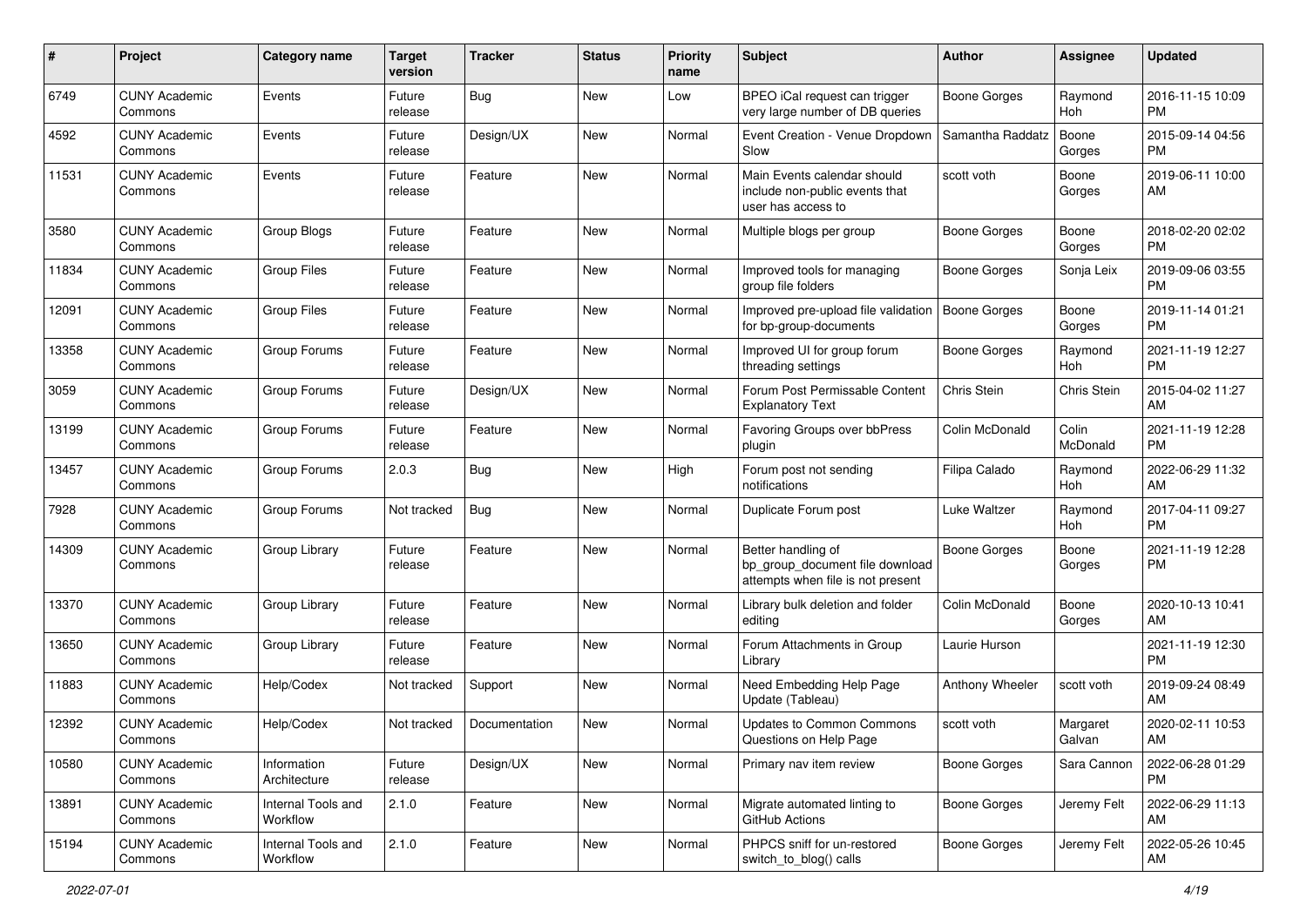| $\#$  | Project                         | <b>Category name</b>    | <b>Target</b><br>version | <b>Tracker</b> | <b>Status</b> | <b>Priority</b><br>name | <b>Subject</b>                                                                 | <b>Author</b>    | Assignee            | <b>Updated</b>                |
|-------|---------------------------------|-------------------------|--------------------------|----------------|---------------|-------------------------|--------------------------------------------------------------------------------|------------------|---------------------|-------------------------------|
| 12382 | <b>CUNY Academic</b><br>Commons | Membership              | Not tracked              | Support        | <b>New</b>    | Normal                  | Email request change                                                           | Marilyn Weber    | Marilyn<br>Weber    | 2020-02-06 12:56<br><b>PM</b> |
| 3565  | <b>CUNY Academic</b><br>Commons | My Commons              | Not tracked              | Documentation  | <b>New</b>    | Normal                  | Load Newest inconsistencies                                                    | Chris Stein      | scott voth          | 2015-11-09 01:16<br><b>PM</b> |
| 4535  | <b>CUNY Academic</b><br>Commons | My Commons              | Future<br>release        | Bug            | New           | Low                     | My Commons filter issue                                                        | scott voth       | Raymond<br>Hoh      | 2015-09-01 11:17<br>AM        |
| 8440  | <b>CUNY Academic</b><br>Commons | Onboarding              | Not tracked              | <b>Bug</b>     | <b>New</b>    | Normal                  | Create Test Email Accounts for<br><b>Onboarding Project</b>                    | Stephen Real     | Stephen Real        | 2017-08-01 09:49<br><b>PM</b> |
| 10794 | <b>CUNY Academic</b><br>Commons | Performance             | Not tracked              | Bug            | <b>New</b>    | Normal                  | Memcached connection<br>occasionally breaks                                    | Boone Gorges     | Boone<br>Gorges     | 2018-12-06 03:30<br><b>PM</b> |
| 14908 | <b>CUNY Academic</b><br>Commons | Performance             |                          | Bug            | New           | Normal                  | Stale object cache on cdev                                                     | Raymond Hoh      | Boone<br>Gorges     | 2021-12-07 09:45<br>AM        |
| 14787 | <b>CUNY Academic</b><br>Commons | <b>Plugin Packages</b>  | Future<br>release        | Feature        | <b>New</b>    | Normal                  | Creating a "Design" plugin<br>package                                          | Laurie Hurson    | scott voth          | 2022-04-27 04:56<br><b>PM</b> |
| 3048  | <b>CUNY Academic</b><br>Commons | <b>Public Portfolio</b> | Future<br>release        | Feature        | <b>New</b>    | Low                     | Images for rich text profile fields                                            | Boone Gorges     | Boone<br>Gorges     | 2014-02-19 12:56<br><b>PM</b> |
| 14184 | <b>CUNY Academic</b><br>Commons | <b>Public Portfolio</b> | Future<br>release        | Feature        | <b>New</b>    | Normal                  | Centralized mechanism for storing<br>Campus affiliations                       | Boone Gorges     | Boone<br>Gorges     | 2022-01-04 11:35<br>AM        |
| 2753  | <b>CUNY Academic</b><br>Commons | <b>Public Portfolio</b> | Future<br>release        | Feature        | New           | Normal                  | Create actual actual tagification in<br>academic interests and other<br>fields | Micki Kaufman    | Boone<br>Gorges     | 2015-01-05 08:52<br><b>PM</b> |
| 4253  | <b>CUNY Academic</b><br>Commons | <b>Public Portfolio</b> | Future<br>release        | Design/UX      | <b>New</b>    | Normal                  | Encourage users to add portfolio<br>content                                    | Samantha Raddatz | Samantha<br>Raddatz | 2015-07-07 11:32<br>AM        |
| 4622  | <b>CUNY Academic</b><br>Commons | <b>Public Portfolio</b> | Future<br>release        | Design/UX      | New           | Normal                  | <b>Profile Visibility Settings</b>                                             | Samantha Raddatz | Samantha<br>Raddatz | 2015-09-21 12:18<br><b>PM</b> |
| 10354 | <b>CUNY Academic</b><br>Commons | <b>Public Portfolio</b> | Future<br>release        | Feature        | <b>New</b>    | Normal                  | Opt out of Having a Profile Page                                               | scott voth       | Chris Stein         | 2020-05-12 10:43<br>AM        |
| 11496 | <b>CUNY Academic</b><br>Commons | <b>Public Portfolio</b> | 1.15.2                   | Support        | <b>New</b>    | Normal                  | Replace Twitter Icon on Member<br>Portfolio page                               | scott voth       | Boone<br>Gorges     | 2019-06-06 01:03<br><b>PM</b> |
| 3506  | <b>CUNY Academic</b><br>Commons | Publicity               | 1.7                      | Publicity      | New           | Normal                  | Prepare 1.7 email messaging                                                    | Micki Kaufman    | Micki<br>Kaufman    | 2014-10-01 12:36<br><b>PM</b> |
| 3509  | <b>CUNY Academic</b><br>Commons | Publicity               | 1.7                      | Publicity      | <b>New</b>    | Normal                  | Create 1.7 digital signage imagery                                             | Micki Kaufman    | Marilyn<br>Weber    | 2014-10-01 12:40<br><b>PM</b> |
| 12247 | <b>CUNY Academic</b><br>Commons | Publicity               | Not tracked              | Support        | <b>New</b>    | Normal                  | <b>Screenshot of First Commons</b><br>Homepage                                 | scott voth       | scott voth          | 2020-01-14 12:08<br><b>PM</b> |
| 9643  | <b>CUNY Academic</b><br>Commons | Publicity               | Not tracked              | Feature        | New           | Normal                  | Create a page on the Commons<br>for logos etc.                                 | Stephen Real     | Stephen Real        | 2018-04-24 10:53<br>AM        |
| 3615  | <b>CUNY Academic</b><br>Commons | Redmine                 | Not tracked              | Feature        | <b>New</b>    | Low                     | Create Redmine issues via email                                                | Dominic Giglio   | Boone<br>Gorges     | 2017-11-16 11:36<br>AM        |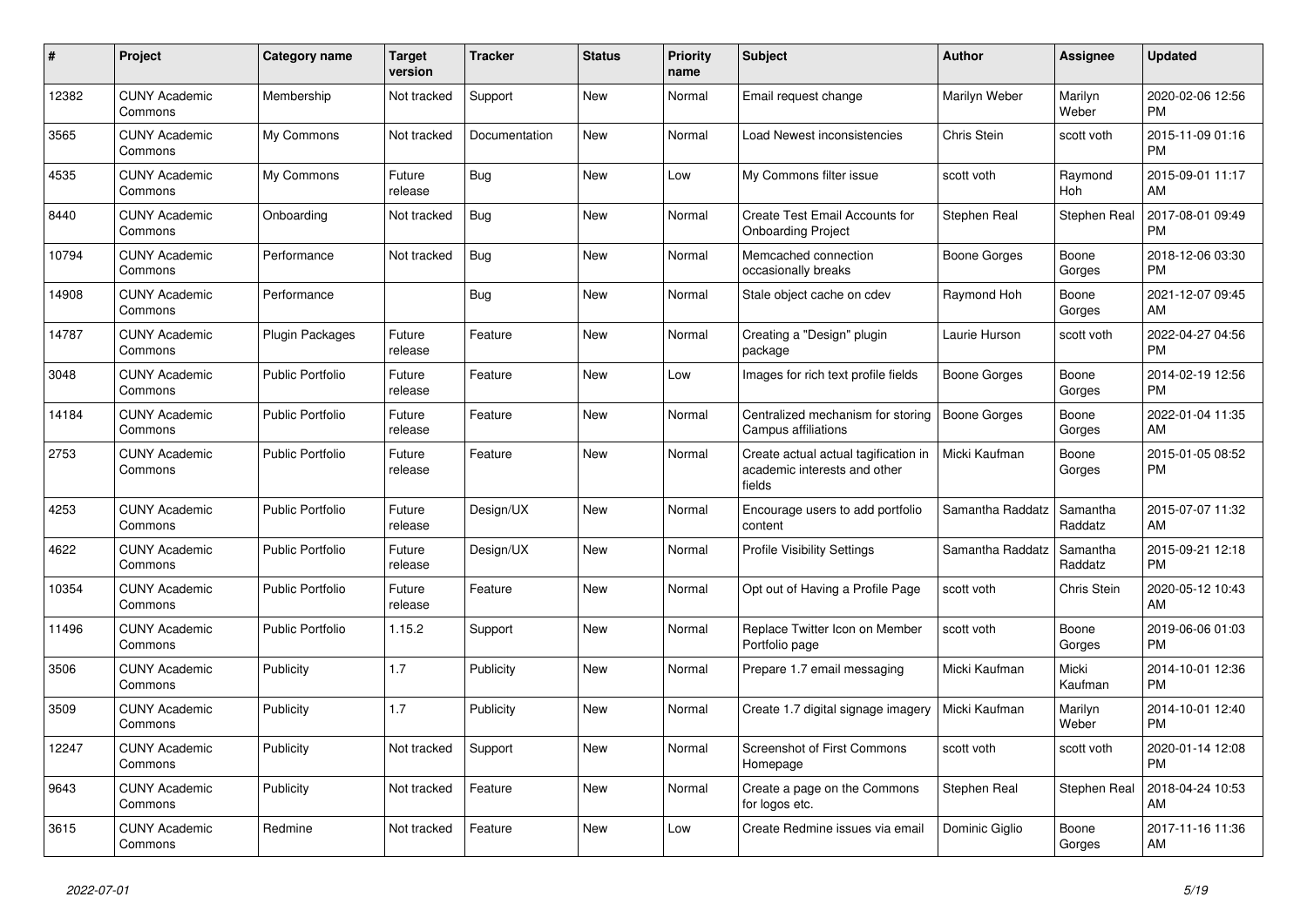| #     | Project                         | <b>Category name</b>     | <b>Target</b><br>version | <b>Tracker</b> | <b>Status</b> | <b>Priority</b><br>name | Subject                                                                                                                                               | <b>Author</b>       | <b>Assignee</b>     | <b>Updated</b>                |
|-------|---------------------------------|--------------------------|--------------------------|----------------|---------------|-------------------------|-------------------------------------------------------------------------------------------------------------------------------------------------------|---------------------|---------------------|-------------------------------|
| 308   | <b>CUNY Academic</b><br>Commons | Registration             | Future<br>release        | Feature        | <b>New</b>    | Normal                  | Group recommendations for<br>signup process                                                                                                           | <b>Boone Gorges</b> | Samantha<br>Raddatz | 2015-11-09 05:07<br><b>PM</b> |
| 11860 | <b>CUNY Academic</b><br>Commons | Registration             | Future<br>release        | Feature        | New           | Normal                  | <b>Ensure Students Are Aware They</b><br>Can Use Aliases At Registration                                                                              | scott voth          |                     | 2019-09-24 08:46<br>AM        |
| 13430 | <b>CUNY Academic</b><br>Commons | Reply By Email           | Not tracked              | Bug            | New           | Normal                  | Delay in RBE                                                                                                                                          | Luke Waltzer        | Raymond<br>Hoh      | 2020-10-13 11:16<br>AM        |
| 16177 | <b>CUNY Academic</b><br>Commons | Reply By Email           |                          | <b>Bug</b>     | <b>New</b>    | Normal                  | Switch to Inbound mode for RBE                                                                                                                        | Raymond Hoh         | Raymond<br>Hoh      | 2022-05-30 04:32<br><b>PM</b> |
| 9729  | <b>CUNY Academic</b><br>Commons | <b>SEO</b>               | Not tracked              | Support        | New           | Normal                  | 503 Errors showing on<br>newlaborforum.cuny.edu                                                                                                       | Diane Krauthamer    | Raymond<br>Hoh      | 2018-05-22 04:48<br><b>PM</b> |
| 13048 | <b>CUNY Academic</b><br>Commons | Shortcodes and<br>embeds | Future<br>release        | Feature        | New           | Normal                  | Jupyter Notebooks support                                                                                                                             | Boone Gorges        |                     | 2020-07-14 11:46<br>AM.       |
| 13331 | <b>CUNY Academic</b><br>Commons | Site cloning             | Future<br>release        | Bug            | <b>New</b>    | Normal                  | Combine Site Template and Clone<br>operations                                                                                                         | Boone Gorges        | Jeremy Felt         | 2021-11-19 12:39<br><b>PM</b> |
| 5488  | <b>CUNY Academic</b><br>Commons | Social Paper             | Future<br>release        | Bug            | <b>New</b>    | Normal                  | Add a "last edited by" field to<br>Social Paper group directories                                                                                     | <b>Boone Gorges</b> |                     | 2016-04-21 10:05<br><b>PM</b> |
| 5489  | <b>CUNY Academic</b><br>Commons | Social Paper             | Future<br>release        | Feature        | New           | Normal                  | Asc/desc sorting for Social Paper<br>directories                                                                                                      | <b>Boone Gorges</b> |                     | 2016-04-21 10:06<br><b>PM</b> |
| 7663  | <b>CUNY Academic</b><br>Commons | Social Paper             | Future<br>release        | Bug            | <b>New</b>    | Normal                  | Social Paper notifications not<br>formatted correctly on secondary<br>sites                                                                           | Boone Gorges        | Boone<br>Gorges     | 2018-04-16 03:52<br><b>PM</b> |
| 7981  | <b>CUNY Academic</b><br>Commons | Social Paper             | Future<br>release        | <b>Bug</b>     | <b>New</b>    | Normal                  | Social Paper comments should<br>not go to spam                                                                                                        | Luke Waltzer        | Boone<br>Gorges     | 2018-04-16 03:52<br><b>PM</b> |
| 5050  | <b>CUNY Academic</b><br>Commons | Social Paper             | Future<br>release        | Feature        | <b>New</b>    | Low                     | Making comments visible in SP<br>editing mode (SP suggestion #1)                                                                                      | Marilyn Weber       | Samantha<br>Raddatz | 2019-09-17 11:10<br><b>PM</b> |
| 5052  | <b>CUNY Academic</b><br>Commons | Social Paper             | Future<br>release        | Feature        | <b>New</b>    | Low                     | Sentence by sentence or line by<br>line comments (SP suggestion #3)                                                                                   | Marilyn Weber       | Boone<br>Gorges     | 2016-02-11 10:24<br><b>PM</b> |
| 5053  | <b>CUNY Academic</b><br>Commons | Social Paper             | Future<br>release        | Feature        | New           | Low                     | Scrollable menu to add readers<br>(SP suggestion #4)                                                                                                  | Marilyn Weber       | Samantha<br>Raddatz | 2016-04-21 05:21<br><b>PM</b> |
| 5058  | <b>CUNY Academic</b><br>Commons | Social Paper             | Future<br>release        | Feature        | <b>New</b>    | Low                     | Can there be a clearer signal that<br>even when comments have<br>already been made you add<br>comments by clicking on the side?<br>(SP suggestion #5) | Marilyn Weber       | Samantha<br>Raddatz | 2016-02-11 10:24<br><b>PM</b> |
| 5199  | <b>CUNY Academic</b><br>Commons | Social Paper             | Future<br>release        | Feature        | New           | Normal                  | add tables to the SP editor                                                                                                                           | Marilyn Weber       |                     | 2016-10-24 11:27<br>AM        |
| 5205  | <b>CUNY Academic</b><br>Commons | Social Paper             | Future<br>release        | Feature        | New           | Normal                  | Social Paper folders                                                                                                                                  | Marilyn Weber       |                     | 2016-02-11 10:24<br><b>PM</b> |
| 5282  | <b>CUNY Academic</b><br>Commons | Social Paper             | Future<br>release        | <b>Bug</b>     | New           | Normal                  | Replying via email directs to paper<br>but not individual comment.                                                                                    | Marilyn Weber       | Raymond<br>Hoh      | 2016-03-02 01:48<br><b>PM</b> |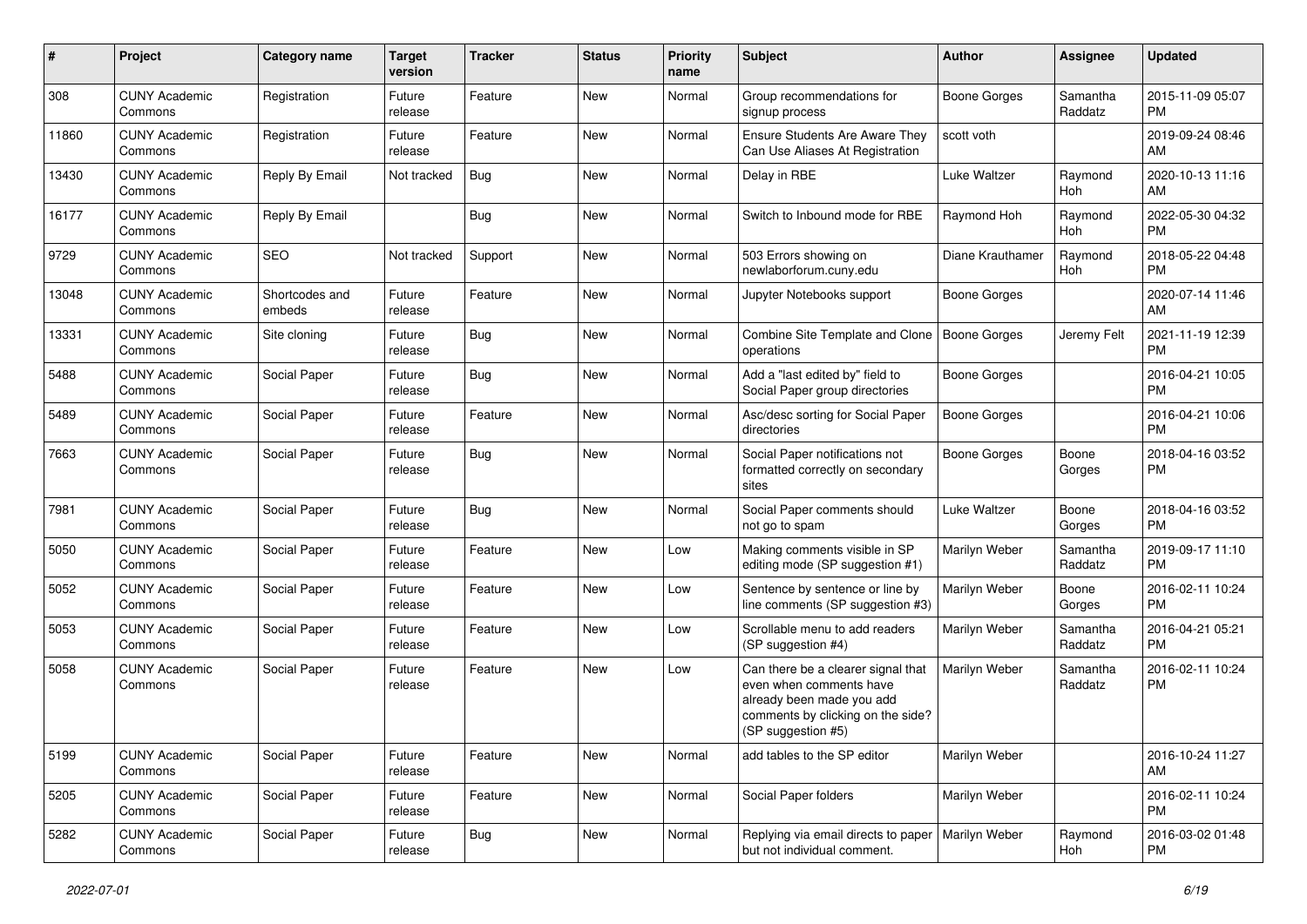| #     | Project                         | <b>Category name</b>     | <b>Target</b><br>version | <b>Tracker</b> | <b>Status</b> | <b>Priority</b><br>name | <b>Subject</b>                                                                                               | <b>Author</b>           | <b>Assignee</b>     | <b>Updated</b>                |
|-------|---------------------------------|--------------------------|--------------------------|----------------|---------------|-------------------------|--------------------------------------------------------------------------------------------------------------|-------------------------|---------------------|-------------------------------|
| 5397  | <b>CUNY Academic</b><br>Commons | Social Paper             | Future<br>release        | Feature        | <b>New</b>    | Normal                  | frustrating to have to<br>enable/disable in SP                                                               | Marilyn Weber           | Samantha<br>Raddatz | 2016-04-20 03:39<br><b>PM</b> |
| 5182  | <b>CUNY Academic</b><br>Commons | Social Paper             | Future<br>release        | Design/UX      | New           | Normal                  | "Publishing" a private paper on<br>social paper?                                                             | Raffi<br>Khatchadourian | Boone<br>Gorges     | 2016-10-13 04:12<br><b>PM</b> |
| 5183  | <b>CUNY Academic</b><br>Commons | Social Paper             | Future<br>release        | Design/UX      | New           | Normal                  | Creating a new paper when<br>viewing an existing paper                                                       | Raffi<br>Khatchadourian | Samantha<br>Raddatz | 2016-02-02 12:09<br><b>PM</b> |
| 4222  | <b>CUNY Academic</b><br>Commons | User Experience          | Future<br>release        | Design/UX      | New           | Normal                  | Add information to 'Delete<br>Account' page                                                                  | Samantha Raddatz        | scott voth          | 2015-06-26 11:35<br>AM        |
| 6332  | <b>CUNY Academic</b><br>Commons | WordPress (misc)         | Future<br>release        | Feature        | New           | Normal                  | Allow uploaded files to be marked<br>as private in an ad hoc way                                             | Boone Gorges            |                     | 2016-10-17 11:41<br><b>PM</b> |
| 11024 | <b>CUNY Academic</b><br>Commons | WordPress (misc)         | Future<br>release        | Bug            | New           | Normal                  | Subsites should not show "you<br>should update your .htaccess<br>now" notice after permalink setting<br>save | Boone Gorges            |                     | 2019-01-28 01:35<br>PM.       |
| 13835 | <b>CUNY Academic</b><br>Commons | WordPress (misc)         | Future<br>release        | Feature        | New           | Normal                  | Allow OneSearch widget to have<br>'CUNY' as campus                                                           | Boone Gorges            | Boone<br>Gorges     | 2021-11-19 12:39<br><b>PM</b> |
| 6755  | <b>CUNY Academic</b><br>Commons | WordPress (misc)         | Future<br>release        | Bug            | New           | Normal                  | Cannot Deactivate Plugin                                                                                     | Laura Kane              |                     | 2016-11-16 01:12<br><b>PM</b> |
| 11843 | <b>CUNY Academic</b><br>Commons | WordPress (misc)         | Future<br>release        | Design/UX      | New           | Normal                  | Tweaking the Gutenberg Editor<br>Interface                                                                   | Laurie Hurson           |                     | 2022-04-26 12:00<br><b>PM</b> |
| 3657  | <b>CUNY Academic</b><br>Commons | WordPress (misc)         | Not tracked              | Feature        | <b>New</b>    | Normal                  | Create alert for GC email<br>addresses                                                                       | Matt Gold               | Matt Gold           | 2016-04-14 11:29<br><b>PM</b> |
| 9346  | <b>CUNY Academic</b><br>Commons | WordPress (misc)         | Not tracked              | Bug            | New           | Normal                  | Clone cetls.bmcc.cuny.edu for<br>development                                                                 | Owen Roberts            | Raymond<br>Hoh      | 2018-03-06 05:35<br><b>PM</b> |
| 16255 | <b>CUNY Academic</b><br>Commons | WordPress (misc)         |                          | <b>Bug</b>     | New           | Normal                  | Need to define 'MULTISITE'<br>constant in wp-config.php                                                      | Raymond Hoh             |                     | 2022-06-19 09:31<br>AM        |
| 15767 | <b>CUNY Academic</b><br>Commons | WordPress (misc)         |                          | Support        | <b>New</b>    | Normal                  | Site loading slowly                                                                                          | scott voth              | Boone<br>Gorges     | 2022-04-04 08:56<br>PM.       |
| 11624 | <b>CUNY Academic</b><br>Commons | WordPress (misc)         | Not tracked              | Support        | <b>New</b>    | Normal                  | Change pages into posts or swap<br>database for a Commons site?                                              | Stephen Klein           | Raymond<br>Hoh      | 2019-07-09 11:04<br>AM        |
| 9926  | <b>CUNY Academic</b><br>Commons | <b>WordPress Plugins</b> | Future<br>release        | Bug            | New           | Normal                  | twitter-mentions-as-comments<br>cron jobs can run long                                                       | <b>Boone Gorges</b>     | Boone<br>Gorges     | 2018-10-24 12:34<br><b>PM</b> |
| 14987 | <b>CUNY Academic</b><br>Commons | <b>WordPress Plugins</b> | Future<br>release        | Bug            | New           | Normal                  | Elementor update causes<br>database freeze-up                                                                | Boone Gorges            | Boone<br>Gorges     | 2021-11-29 12:02<br>PM        |
| 11545 | <b>CUNY Academic</b><br>Commons | <b>WordPress Plugins</b> | Not tracked              | Support        | New           | Normal                  | Twitter searches in WordPress                                                                                | Gina Cherry             | Matt Gold           | 2019-09-23 01:03<br>PM.       |
| 364   | <b>CUNY Academic</b><br>Commons | <b>WordPress Plugins</b> | Future<br>release        | Feature        | New           | Normal                  | <b>Bulletin Board</b>                                                                                        | Matt Gold               |                     | 2015-01-05 08:50<br><b>PM</b> |
| 8498  | <b>CUNY Academic</b><br>Commons | <b>WordPress Plugins</b> | Future<br>release        | Feature        | New           | Low                     | <b>Gravity Forms Email Users</b>                                                                             | Raffi<br>Khatchadourian | Matt Gold           | 2017-10-13 12:58<br><b>PM</b> |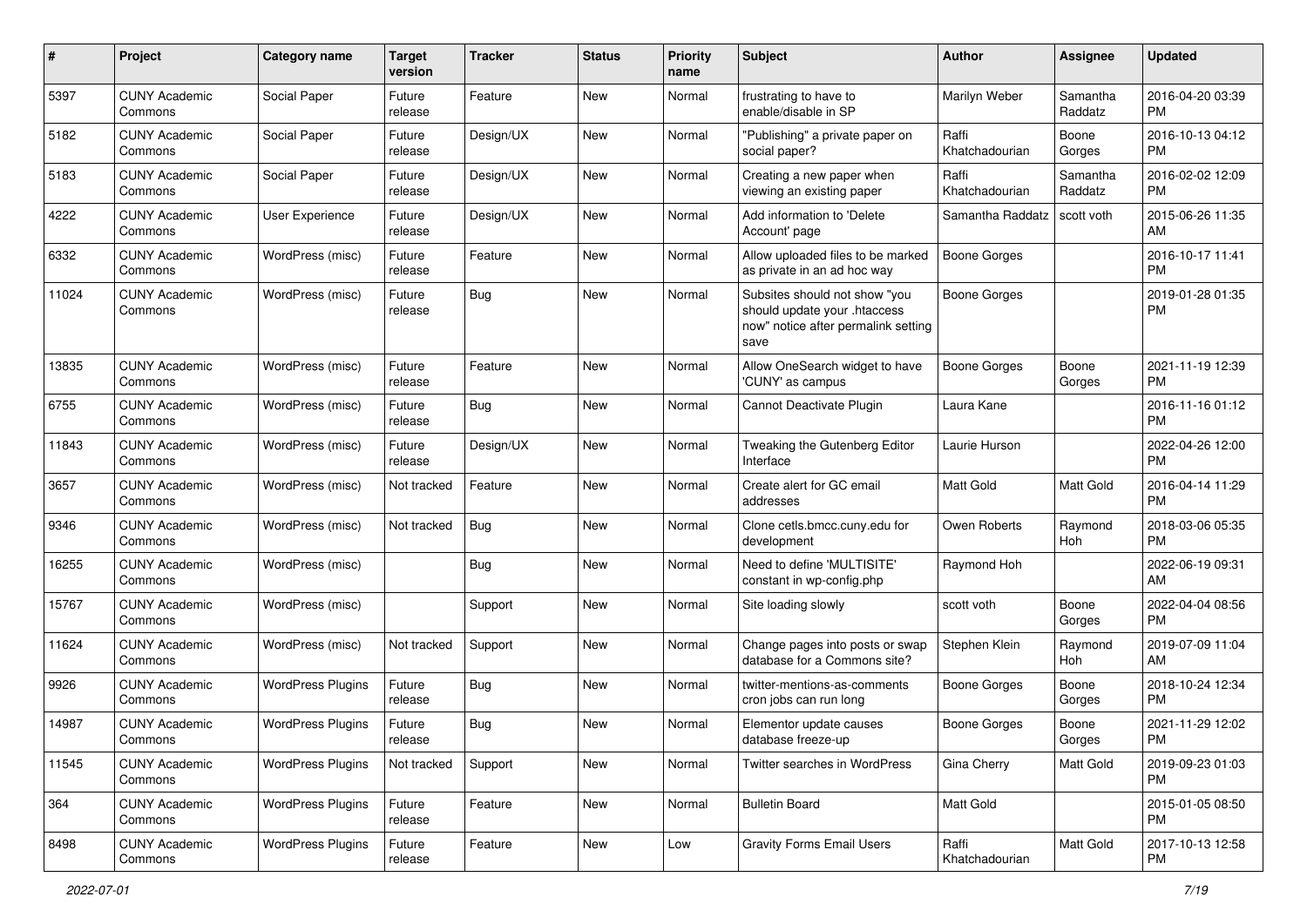| $\#$  | Project                               | <b>Category name</b>     | <b>Target</b><br>version | <b>Tracker</b> | <b>Status</b> | <b>Priority</b><br>name | <b>Subject</b>                                                                        | <b>Author</b>           | <b>Assignee</b>       | <b>Updated</b>                |
|-------|---------------------------------------|--------------------------|--------------------------|----------------|---------------|-------------------------|---------------------------------------------------------------------------------------|-------------------------|-----------------------|-------------------------------|
| 16314 | <b>CUNY Academic</b><br>Commons       | <b>WordPress Plugins</b> |                          | Feature        | New           | Normal                  | Install Multicollab plug-in?                                                          | Raffi<br>Khatchadourian |                       | 2022-06-29 03:44<br><b>PM</b> |
| 3691  | <b>CUNY Academic</b><br>Commons       | <b>WordPress Plugins</b> | Future<br>release        | Bug            | New           | Normal                  | <b>WPMU Domain Mapping</b><br>Debugging on cdev                                       | Raymond Hoh             | Matt Gold             | 2014-12-12 09:04<br>AM        |
| 16319 | <b>CUNY Academic</b><br>Commons       | <b>WordPress Plugins</b> | 2.0.3                    | <b>Bug</b>     | New           | Normal                  | Request for Events Calendar Pro<br>5.14.2 update                                      | Raymond Hoh             | Raymond<br><b>Hoh</b> | 2022-07-01 04:16<br><b>PM</b> |
| 12573 | <b>CUNY Academic</b><br>Commons       | <b>WordPress Plugins</b> | Future<br>release        | Bug            | <b>New</b>    | Normal                  | <b>CommentPress Core Issues</b>                                                       | scott voth              |                       | 2020-03-24 04:32<br><b>PM</b> |
| 8211  | <b>CUNY Academic</b><br>Commons       | <b>WordPress Themes</b>  | Future<br>release        | Feature        | <b>New</b>    | Normal                  | Theme Suggestions: Material<br>Design-Inspired Themes                                 | Margaret Galvan         | Margaret<br>Galvan    | 2017-08-07 02:48<br><b>PM</b> |
| 14911 | <b>CUNY Academic</b><br>Commons       | <b>WordPress Themes</b>  | Not tracked              | Support        | New           | Normal                  | Twentytwentyone theme                                                                 | Marilyn Weber           |                       | 2021-10-28 10:37<br>AM        |
| 11517 | <b>CUNY Academic</b><br>Commons       |                          | Not tracked              | Feature        | Assigned      | Normal                  | wp-accessibility plugin should not<br>strip 'target=" blank" by default               | <b>Boone Gorges</b>     | Laurie Hurson         | 2019-09-24 09:57<br>AM        |
| 12436 | <b>CUNY Academic</b><br>Commons       |                          | Not tracked              | Bug            | Assigned      | Normal                  | Nightly system downtime                                                               | Boone Gorges            |                       | 2020-08-01 09:30<br>AM        |
| 2612  | <b>CUNY Academic</b><br>Commons       |                          | Not tracked              | Publicity      | Assigned      | Normal                  | Pinterest site for the Commons                                                        | local admin             | Sarah<br>Morgano      | 2016-03-04 11:19<br>AM        |
| 7828  | <b>CUNY Academic</b><br>Commons       |                          | Not tracked              | Feature        | Assigned      | Normal                  | Theme Assessment 2017                                                                 | Margaret Galvan         | Margaret<br>Galvan    | 2017-05-02 10:41<br><b>PM</b> |
| 11519 | <b>CUNY Academic</b><br>Commons       |                          | Not tracked              | Support        | Assigned      | Normal                  | comment option not appearing                                                          | Marilyn Weber           |                       | 2019-09-24 10:28<br>AM        |
| 2571  | <b>NYCDH Community</b><br>Site        |                          |                          | Feature        | Assigned      | Normal                  | Add Google custom search box to<br>homepage                                           | <b>Mark Newton</b>      | Raymond<br>Hoh        | 2013-05-18 07:49<br><b>PM</b> |
| 2574  | <b>NYCDH Community</b><br><b>Site</b> |                          |                          | Feature        | Assigned      | Normal                  | Add Way to Upload Files to<br>Groups                                                  | Mark Newton             | Raymond<br>Hoh        | 2013-05-18 07:46<br><b>PM</b> |
| 2577  | <b>NYCDH Community</b><br>Site        |                          |                          | Feature        | Assigned      | Low                     | Investigate Potential to Add Links<br>to the Forum                                    | <b>Mark Newton</b>      | Alex Gil              | 2013-05-16 09:40<br><b>PM</b> |
| 4235  | <b>CUNY Academic</b><br>Commons       |                          | Not tracked              | Design/UX      | Assigned      | Normal                  | Explore user experience around<br>comments on forum topics vs docs                    | <b>Matt Gold</b>        | Samantha<br>Raddatz   | 2015-07-21 10:23<br>AM        |
| 8837  | <b>CUNY Academic</b><br>Commons       |                          | Not tracked              | Feature        | Assigned      | Normal                  | Create a form to request info from<br>people requesting premium<br>themes and plugins | <b>Matt Gold</b>        | Marilyn<br>Weber      | 2017-11-14 03:35<br><b>PM</b> |
| 2618  | <b>NYCDH Community</b><br>Site        |                          |                          | Bug            | Assigned      | Low                     | Mark blogs as spam when created<br>by users marked as spam                            | Matt Gold               | Boone<br>Gorges       | 2013-06-09 11:38<br><b>PM</b> |
| 8992  | <b>NYCDH Community</b><br>Site        |                          |                          | Bug            | Assigned      | Normal                  | Multiple RBE error reports                                                            | Matt Gold               | Raymond<br>Hoh        | 2017-12-11 05:43<br><b>PM</b> |
| 10368 | <b>CUNY Academic</b><br>Commons       |                          | Future<br>release        | Feature        | Assigned      | Normal                  | Use ORCID data to populate<br>academic profile page                                   | Stephen Francoeur       | Boone<br>Gorges       | 2018-09-25 01:53<br><b>PM</b> |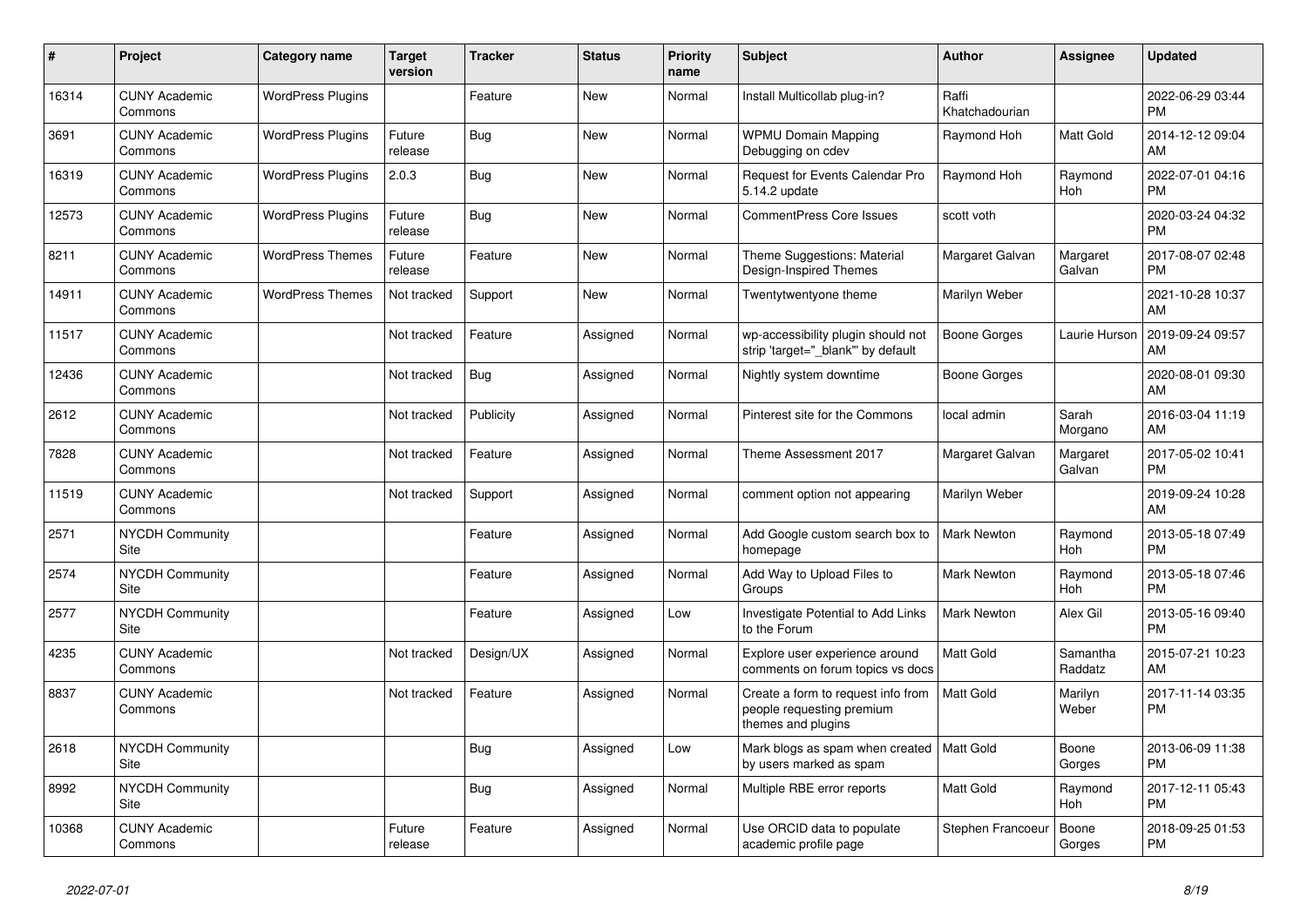| #    | Project                         | <b>Category name</b>      | <b>Target</b><br>version | <b>Tracker</b> | <b>Status</b> | <b>Priority</b><br>name | <b>Subject</b>                                                       | <b>Author</b>       | Assignee            | <b>Updated</b>                |
|------|---------------------------------|---------------------------|--------------------------|----------------|---------------|-------------------------|----------------------------------------------------------------------|---------------------|---------------------|-------------------------------|
| 2666 | <b>CUNY Academic</b><br>Commons | About page                | Not tracked              | Documentation  | Assigned      | Normal                  | <b>Update About Text</b>                                             | Chris Stein         | Luke Waltzer        | 2016-03-04 11:19<br>AM        |
| 8900 | <b>CUNY Academic</b><br>Commons | Accessibility             | Future<br>release        | Feature        | Assigned      | Normal                  | Look into tools to enforce<br>accessibility in WP environment        | Matt Gold           | Boone<br>Gorges     | 2022-04-26 11:59<br>AM        |
| 8901 | <b>CUNY Academic</b><br>Commons | Accessibility             | Future<br>release        | Feature        | Assigned      | Normal                  | Theme analysis for accessibility                                     | Matt Gold           | Boone<br>Gorges     | 2022-04-26 11:59<br>AM        |
| 1460 | <b>CUNY Academic</b><br>Commons | Analytics                 | Future<br>release        | Feature        | Assigned      | Normal                  | <b>Update System Report</b>                                          | <b>Brian Foote</b>  | Boone<br>Gorges     | 2015-11-09 06:13<br><b>PM</b> |
| 4070 | <b>CUNY Academic</b><br>Commons | Analytics                 | Not tracked              | Support        | Assigned      | Normal                  | Request for JITP site analytics                                      | Matt Gold           | Seth Persons        | 2016-02-23 03:09<br><b>PM</b> |
| 5581 | <b>CUNY Academic</b><br>Commons | Analytics                 | Future<br>release        | Feature        | Assigned      | Normal                  | <b>Explore alternatives to Google</b><br>Analytics                   | Matt Gold           | Valerie<br>Townsend | 2020-04-17 03:12<br><b>PM</b> |
| 5691 | <b>CUNY Academic</b><br>Commons | <b>Blogs (BuddyPress)</b> | Future<br>release        | Bug            | Assigned      | High                    | Differing numbers on Sites display                                   | <b>Matt Gold</b>    | Raymond<br>Hoh      | 2016-06-13 01:37<br><b>PM</b> |
| 8836 | <b>CUNY Academic</b><br>Commons | Blogs (BuddyPress)        | Future<br>release        | Feature        | Assigned      | Normal                  | Redesign site launch process                                         | <b>Matt Gold</b>    | Boone<br>Gorges     | 2019-10-03 02:49<br><b>PM</b> |
| 1423 | <b>CUNY Academic</b><br>Commons | BuddyPress (misc)         | Future<br>release        | Feature        | Assigned      | Low                     | Show an avatar for pingback<br>comment activity items                | Boone Gorges        | Tahir Butt          | 2016-10-24 12:03<br><b>PM</b> |
| 2325 | <b>CUNY Academic</b><br>Commons | BuddyPress (misc)         | Future<br>release        | Feature        | Assigned      | Low                     | Profile should have separate fields<br>for first/last names          | local admin         | Boone<br>Gorges     | 2015-11-09 06:09<br><b>PM</b> |
| 310  | <b>CUNY Academic</b><br>Commons | BuddyPress (misc)         | Future<br>release        | Feature        | Assigned      | Low                     | <b>Friend Request Email</b>                                          | <b>Matt Gold</b>    | Samantha<br>Raddatz | 2015-11-09 05:08<br><b>PM</b> |
| 377  | <b>CUNY Academic</b><br>Commons | <b>BuddyPress (misc)</b>  | Future<br>release        | Feature        | Assigned      | Normal                  | Like buttons                                                         | Matt Gold           | Boone<br>Gorges     | 2010-11-16 05:13<br><b>PM</b> |
| 435  | <b>CUNY Academic</b><br>Commons | BuddyPress (misc)         | Future<br>release        | Feature        | Assigned      | Normal                  | Include Avatar Images in Forum<br><b>Post Notification Emails</b>    | <b>Matt Gold</b>    | Boone<br>Gorges     | 2010-12-08 12:40<br><b>PM</b> |
| 500  | <b>CUNY Academic</b><br>Commons | BuddyPress (misc)         | Future<br>release        | Feature        | Assigned      | Normal                  | <b>Export Group Data</b>                                             | <b>Matt Gold</b>    | Boone<br>Gorges     | 2010-12-19 12:09<br><b>PM</b> |
| 554  | <b>CUNY Academic</b><br>Commons | BuddyPress (misc)         | Future<br>release        | Feature        | Assigned      | Normal                  | Add Trackback notifications to<br>site-wide activity feed            | Matt Gold           | Boone<br>Gorges     | 2015-11-09 06:19<br><b>PM</b> |
| 599  | <b>CUNY Academic</b><br>Commons | BuddyPress (misc)         | Future<br>release        | Feature        | Assigned      | Normal                  | Consider adding rating plugins for<br><b>BuddyPress/BBPress</b>      | <b>Matt Gold</b>    | Boone<br>Gorges     | 2011-08-22 06:50<br><b>PM</b> |
| 635  | <b>CUNY Academic</b><br>Commons | BuddyPress (misc)         | Future<br>release        | Feature        | Assigned      | Normal                  | Big Blue Button -<br>Videoconferencing in Groups and<br><b>Blogs</b> | <b>Matt Gold</b>    | Boone<br>Gorges     | 2011-03-14 03:24<br><b>PM</b> |
| 58   | <b>CUNY Academic</b><br>Commons | BuddyPress (misc)         | Future<br>release        | Feature        | Assigned      | Low                     | Make member search sortable by<br>last name                          | Roberta Brody       | Boone<br>Gorges     | 2010-08-26 02:38<br><b>PM</b> |
| 618  | <b>CUNY Academic</b><br>Commons | <b>BuddyPress Docs</b>    | Future<br>release        | Feature        | Assigned      | Normal                  | <b>BuddyPress Docs: export formats</b>                               | <b>Boone Gorges</b> | Boone<br>Gorges     | 2015-11-09 05:38<br><b>PM</b> |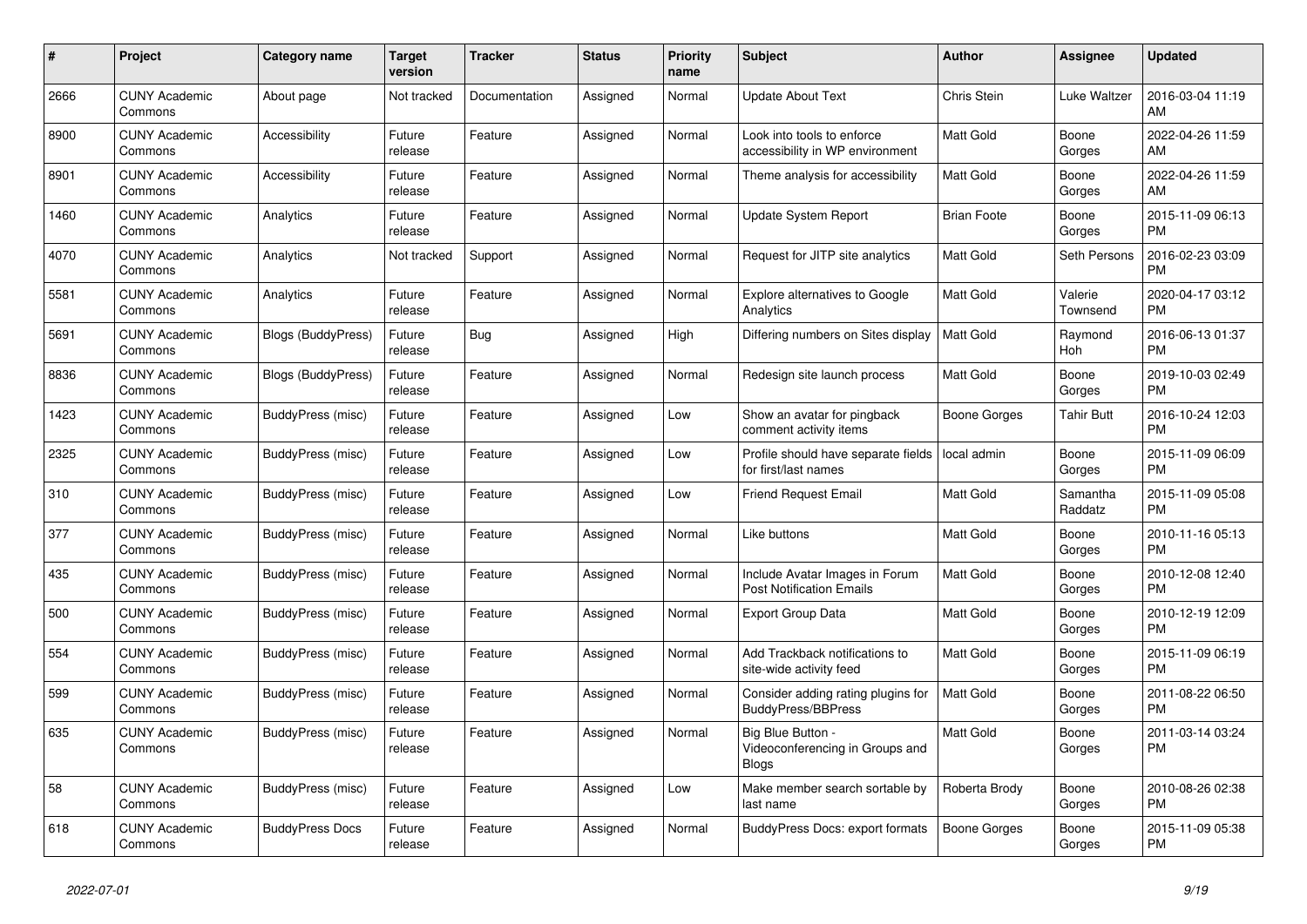| #     | Project                         | <b>Category name</b>       | <b>Target</b><br>version | Tracker       | <b>Status</b> | <b>Priority</b><br>name | <b>Subject</b>                                                                | <b>Author</b>       | <b>Assignee</b>     | <b>Updated</b>                |
|-------|---------------------------------|----------------------------|--------------------------|---------------|---------------|-------------------------|-------------------------------------------------------------------------------|---------------------|---------------------|-------------------------------|
| 1417  | <b>CUNY Academic</b><br>Commons | <b>BuddyPress Docs</b>     | Future<br>release        | Feature       | Assigned      | Low                     | Bulk actions for BuddyPress Docs                                              | <b>Boone Gorges</b> | Boone<br>Gorges     | 2016-10-17 10:41<br>PM.       |
| 1422  | <b>CUNY Academic</b><br>Commons | <b>BuddyPress Docs</b>     | Future<br>release        | Feature       | Assigned      | Normal                  | Make "created Doc" activity icons<br>non-mini                                 | <b>Boone Gorges</b> | Boone<br>Gorges     | 2015-11-09 05:48<br><b>PM</b> |
| 1744  | <b>CUNY Academic</b><br>Commons | <b>BuddyPress Docs</b>     | Future<br>release        | Feature       | Assigned      | Normal                  | Spreadsheet-style Docs                                                        | Boone Gorges        | Boone<br>Gorges     | 2015-11-09 06:13<br><b>PM</b> |
| 2523  | <b>CUNY Academic</b><br>Commons | <b>BuddyPress Docs</b>     | Future<br>release        | Feature       | Assigned      | Normal                  | Allow Users to Upload Images to<br><b>BP</b> Docs                             | <b>Matt Gold</b>    | Boone<br>Gorges     | 2015-11-09 06:14<br><b>PM</b> |
| 519   | <b>CUNY Academic</b><br>Commons | <b>BuddyPress Docs</b>     | Future<br>release        | Feature       | Assigned      | Low                     | TOC for individual docs - for new<br>BP "wiki-like" plugin                    | scott voth          | Boone<br>Gorges     | 2015-11-09 05:54<br><b>PM</b> |
| 4027  | <b>CUNY Academic</b><br>Commons | Commons In A Box           | Not tracked              | Design/UX     | Assigned      | Normal                  | Usability review of CBOX update<br>procedures                                 | <b>Matt Gold</b>    | Samantha<br>Raddatz | 2015-05-11 06:36<br><b>PM</b> |
| 860   | <b>CUNY Academic</b><br>Commons | Design                     | Future<br>release        | Design/UX     | Assigned      | Normal                  | <b>Standardize Button Treatment</b><br>Across the Commons                     | Chris Stein         | Chris Stein         | 2014-05-01 09:45<br>AM        |
| 8902  | <b>CUNY Academic</b><br>Commons | Design                     | Not tracked              | Feature       | Assigned      | Normal                  | Report back on research on<br><b>BuddyPress themes</b>                        | Matt Gold           | Michael Smith       | 2017-11-10 12:31<br><b>PM</b> |
| 2754  | <b>CUNY Academic</b><br>Commons | Design                     | Future<br>release        | Feature       | Assigned      | Normal                  | Determine strategy for CAC logo<br>handling in top header                     | Micki Kaufman       | Chris Stein         | 2015-01-05 08:53<br><b>PM</b> |
| 3524  | <b>CUNY Academic</b><br>Commons | Documentation              | Not tracked              | Documentation | Assigned      | Normal                  | Post describing all you can do<br>when starting up a new blog/group           | Matt Gold           | scott voth          | 2014-10-04 12:56<br><b>PM</b> |
| 1165  | <b>CUNY Academic</b><br>Commons | <b>Email Invitations</b>   | Future<br>release        | Feature       | Assigned      | Low                     | Allow saved lists of invitees under<br>Send Invites                           | Boone Gorges        | Boone<br>Gorges     | 2015-11-09 06:03<br><b>PM</b> |
| 333   | <b>CUNY Academic</b><br>Commons | <b>Email Notifications</b> | Future<br>release        | Feature       | Assigned      | Low                     | Delay Forum Notification Email<br>Delivery Until After Editing Period<br>Ends | <b>Matt Gold</b>    | Raymond<br>Hoh      | 2015-11-09 06:01<br><b>PM</b> |
| 15604 | <b>CUNY Academic</b><br>Commons | <b>Email Notifications</b> | Future<br>release        | Feature       | Assigned      | Normal                  | Restructure Commons Group<br>Digest Email Messages                            | <b>Matt Gold</b>    | Boone<br>Gorges     | 2022-05-26 10:45<br>AM        |
| 4053  | <b>CUNY Academic</b><br>Commons | Events                     | Future<br>release        | Feature       | Assigned      | Normal                  | Create new tab for past events                                                | <b>Matt Gold</b>    | Boone<br>Gorges     | 2015-05-12 02:10<br><b>PM</b> |
| 4238  | <b>CUNY Academic</b><br>Commons | Events                     | Future<br>release        | Feature       | Assigned      | Normal                  | Copy Events to Other Groups?                                                  | <b>Matt Gold</b>    | Boone<br>Gorges     | 2015-07-02 10:08<br>AM        |
| 4903  | <b>CUNY Academic</b><br>Commons | Events                     | Future<br>release        | Design/UX     | Assigned      | Normal                  | Improving visual appearance of<br>event calendars                             | Matt Gold           | Boone<br>Gorges     | 2016-10-13 11:51<br>AM        |
| 5016  | <b>CUNY Academic</b><br>Commons | Events                     | Future<br>release        | Feature       | Assigned      | Low                     | Allow comments to be posted on<br>events                                      | Matt Gold           | Raymond<br>Hoh      | 2019-03-01 02:23<br><b>PM</b> |
| 5696  | <b>CUNY Academic</b><br>Commons | Events                     | Future<br>release        | Feature       | Assigned      | Normal                  | Events Calendar - display options<br>/ calendar aggregation                   | Matt Gold           | Boone<br>Gorges     | 2016-10-13 11:44<br>AM        |
| 3475  | <b>CUNY Academic</b><br>Commons | Events                     | Future<br>release        | Feature       | Assigned      | Normal                  | Request to add plugin to<br>streamline room<br>booking/appointment booking    | Naomi Barrettara    | Boone<br>Gorges     | 2014-12-01 05:14<br><b>PM</b> |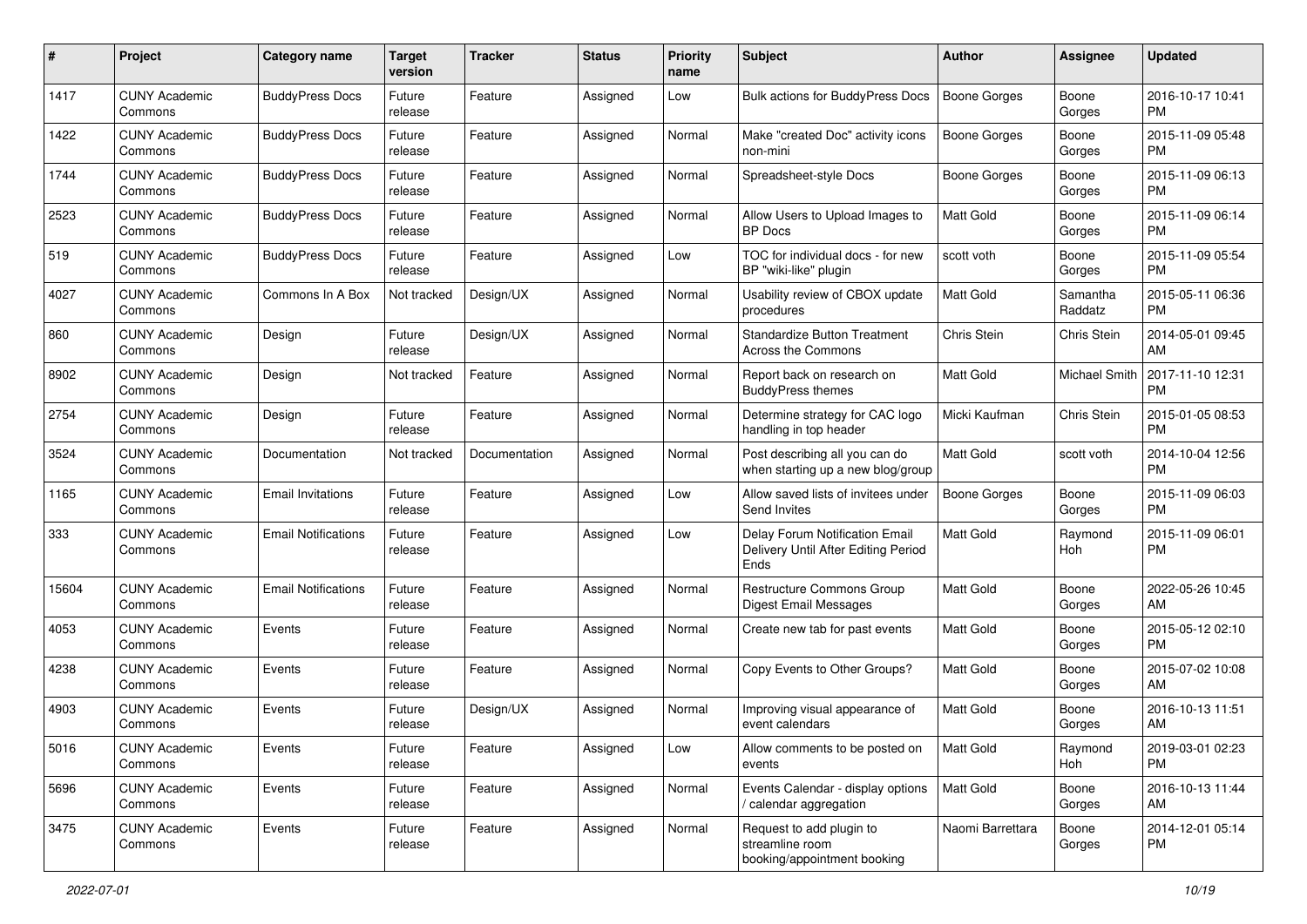| #     | Project                         | <b>Category name</b> | <b>Target</b><br>version | <b>Tracker</b> | <b>Status</b> | <b>Priority</b><br>name | <b>Subject</b>                                                               | <b>Author</b>     | Assignee              | <b>Updated</b>                |
|-------|---------------------------------|----------------------|--------------------------|----------------|---------------|-------------------------|------------------------------------------------------------------------------|-------------------|-----------------------|-------------------------------|
| 4438  | <b>CUNY Academic</b><br>Commons | Events               | Future<br>release        | Bug            | Assigned      | Normal                  | Events Calendar - Export<br><b>Recurring Events</b>                          | scott voth        | Daniel Jones          | 2016-05-23 04:25<br><b>PM</b> |
| 653   | <b>CUNY Academic</b><br>Commons | Group Blogs          | Future<br>release        | Feature        | Assigned      | Normal                  | Redesign Integration of Groups<br>and Blogs                                  | <b>Matt Gold</b>  | Samantha<br>Raddatz   | 2015-11-09 05:40<br><b>PM</b> |
| 1192  | <b>CUNY Academic</b><br>Commons | <b>Group Files</b>   | Future<br>release        | Feature        | Assigned      | Low                     | When posting group files, allow<br>users to add a category without<br>saving | <b>Matt Gold</b>  | Raymond<br>Hoh        | 2015-11-09 05:53<br><b>PM</b> |
| 3080  | <b>CUNY Academic</b><br>Commons | <b>Group Files</b>   | Future<br>release        | Feature        | Assigned      | Low                     | Create a system to keep track of<br>file changes                             | <b>Matt Gold</b>  | Boone<br>Gorges       | 2014-02-26 10:04<br><b>PM</b> |
| 3354  | <b>CUNY Academic</b><br>Commons | <b>Group Files</b>   | Future<br>release        | Feature        | Assigned      | Low                     | Allow Group Download of Multiple<br><b>Selected Files</b>                    | <b>Matt Gold</b>  | Chris Stein           | 2014-08-01 08:50<br>AM        |
| 3192  | <b>CUNY Academic</b><br>Commons | Group Forums         | Future<br>release        | Feature        | Assigned      | Normal                  | Customizable forum views for<br>bbPress 2.x group forums                     | Boone Gorges      | Raymond<br>Hoh        | 2015-11-09 12:47<br><b>PM</b> |
| 3193  | <b>CUNY Academic</b><br>Commons | Group Forums         | Future<br>release        | Feature        | Assigned      | Normal                  | bbPress 2.x dynamic roles and<br><b>RBE</b>                                  | Boone Gorges      | Boone<br>Gorges       | 2014-09-30 01:30<br><b>PM</b> |
| 5268  | <b>CUNY Academic</b><br>Commons | Group Forums         | Future<br>release        | Bug            | Assigned      | Normal                  | Long-time to post to multiple<br>groups                                      | Luke Waltzer      | Daniel Jones          | 2016-09-07 06:31<br><b>PM</b> |
| 6392  | <b>CUNY Academic</b><br>Commons | Group Forums         | Future<br>release        | Design/UX      | Assigned      | Low                     | Composition/Preview Panes in<br>Forum Posts                                  | Luke Waltzer      | Paige Dupont          | 2016-10-21 04:26<br><b>PM</b> |
| 9835  | <b>CUNY Academic</b><br>Commons | Group Forums         | Future<br>release        | Bug            | Assigned      | Normal                  | add a "like" function?                                                       | Marilyn Weber     | <b>Erik Trainer</b>   | 2018-06-05 01:49<br><b>PM</b> |
| 10659 | <b>CUNY Academic</b><br>Commons | Group Forums         | Future<br>release        | Feature        | Assigned      | Normal                  | Post to multiple groups via email                                            | <b>Matt Gold</b>  | Raymond<br><b>Hoh</b> | 2018-11-15 12:54<br>AM        |
| 4221  | <b>CUNY Academic</b><br>Commons | Group Forums         | Future<br>release        | Design/UX      | Assigned      | Normal                  | Add 'Number of Posts' display<br>option to Forum page                        | Samantha Raddatz  | Samantha<br>Raddatz   | 2015-06-26 02:21<br><b>PM</b> |
| 585   | <b>CUNY Academic</b><br>Commons | Group Forums         | Future<br>release        | Feature        | Assigned      | Normal                  | Merge Forum Topics                                                           | Sarah Morgano     | Boone<br>Gorges       | 2011-07-06 04:11<br><b>PM</b> |
| 2610  | <b>CUNY Academic</b><br>Commons | Group Invitations    | Future<br>release        | Feature        | Assigned      | Low                     | Request: Custom invitation<br>message to group invites                       | local admin       | Boone<br>Gorges       | 2015-11-09 06:13<br><b>PM</b> |
| 3308  | <b>CUNY Academic</b><br>Commons | Group Invitations    | Future<br>release        | Feature        | Assigned      | Normal                  | Allow members to rescind group<br>invitations                                | <b>Matt Gold</b>  | Boone<br>Gorges       | 2015-04-01 08:53<br><b>PM</b> |
| 9015  | <b>CUNY Academic</b><br>Commons | Groups (misc)        | Not tracked              | Outreach       | Assigned      | Normal                  | Email group admins the email<br>addresses of their groups                    | Matt Gold         | Matt Gold             | 2018-01-02 09:54<br>AM        |
| 481   | <b>CUNY Academic</b><br>Commons | Groups (misc)        | Future<br>release        | Feature        | Assigned      | Normal                  | ability to archive inactive groups<br>and blogs                              | Michael Mandiberg | Samantha<br>Raddatz   | 2015-11-09 05:56<br><b>PM</b> |
| 3458  | <b>CUNY Academic</b><br>Commons | Groups (misc)        | Future<br>release        | Feature        | Assigned      | Normal                  | Filter Members of Group by<br>Campus                                         | Michael Smith     | Samantha<br>Raddatz   | 2014-09-26 08:32<br><b>PM</b> |
| 1983  | <b>CUNY Academic</b><br>Commons | Home Page            | Future<br>release        | Feature        | Assigned      | Low                     | Media Library integration with<br>Featured Content plugin                    | Boone Gorges      | Dominic<br>Giglio     | 2014-03-17 10:34<br>AM        |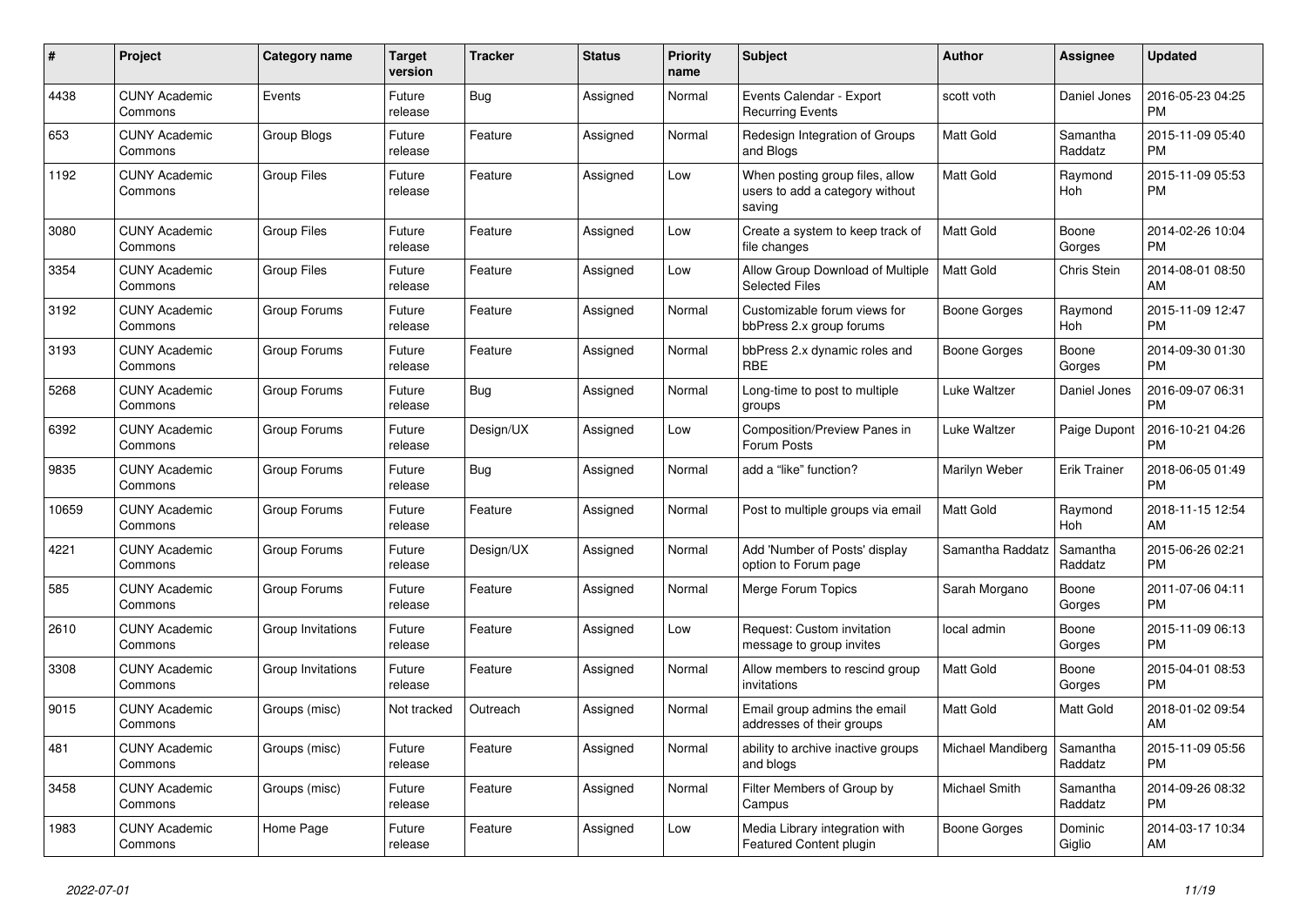| #    | <b>Project</b>                  | Category name                  | <b>Target</b><br>version | <b>Tracker</b> | <b>Status</b> | <b>Priority</b><br>name | <b>Subject</b>                                                                             | Author           | Assignee        | <b>Updated</b>                |
|------|---------------------------------|--------------------------------|--------------------------|----------------|---------------|-------------------------|--------------------------------------------------------------------------------------------|------------------|-----------------|-------------------------------|
| 4980 | <b>CUNY Academic</b><br>Commons | Home Page                      | Future<br>release        | Feature        | Assigned      | Normal                  | CAC Featured Content -- Adding<br>Randomization                                            | <b>Matt Gold</b> | Boone<br>Gorges | 2016-12-12 03:01<br><b>PM</b> |
| 6995 | <b>CUNY Academic</b><br>Commons | Home Page                      | Not tracked              | <b>Bug</b>     | Assigned      | Normal                  | member filter on homepage not<br>working                                                   | <b>Matt Gold</b> | Raymond<br>Hoh  | 2016-12-11 09:46<br><b>PM</b> |
| 1888 | <b>CUNY Academic</b><br>Commons | Home Page                      | Future<br>release        | Feature        | Assigned      | Normal                  | Refactor BP MPO Activity Filter to<br>support proper pagination                            | Sarah Morgano    | Boone<br>Gorges | 2014-05-01 07:11<br><b>PM</b> |
| 3230 | <b>CUNY Academic</b><br>Commons | Internal Tools and<br>Workflow | Not tracked              | Feature        | Assigned      | High                    | Scripts for quicker<br>provisioning/updating of<br>development environments                | Boone Gorges     | Boone<br>Gorges | 2016-01-26 04:54<br><b>PM</b> |
| 5234 | <b>CUNY Academic</b><br>Commons | Membership                     | Future<br>release        | Feature        | Assigned      | Normal                  | Write Unconfirmed patch for WP                                                             | Boone Gorges     | Boone<br>Gorges | 2016-10-24 11:18<br>AM        |
| 3330 | <b>CUNY Academic</b><br>Commons | My Commons                     | Future<br>release        | Feature        | Assigned      | Normal                  | 'Commons Information" tool                                                                 | Boone Gorges     | Chris Stein     | 2014-09-22 08:46<br><b>PM</b> |
| 3517 | <b>CUNY Academic</b><br>Commons | My Commons                     | Future<br>release        | Feature        | Assigned      | Normal                  | Mute/Unmute My Commons<br>updates                                                          | <b>Matt Gold</b> | Raymond<br>Hoh  | 2015-11-09 01:19<br><b>PM</b> |
| 3536 | <b>CUNY Academic</b><br>Commons | My Commons                     | Future<br>release        | Feature        | Assigned      | Normal                  | Infinite Scroll on My Commons<br>page                                                      | Matt Gold        | Raymond<br>Hoh  | 2015-04-13 04:42<br><b>PM</b> |
| 3577 | <b>CUNY Academic</b><br>Commons | My Commons                     | Future<br>release        | Design/UX      | Assigned      | Normal                  | Replies to items in My Commons                                                             | <b>Matt Gold</b> | Raymond<br>Hoh  | 2015-04-09 05:19<br><b>PM</b> |
| 9895 | <b>CUNY Academic</b><br>Commons | Onboarding                     | Future<br>release        | Feature        | Assigned      | Normal                  | Add "Accept Invitation"<br>link/button/function to Group<br>and/or Site invitation emails? | Luke Waltzer     | Boone<br>Gorges | 2018-06-07 12:42<br><b>PM</b> |
| 9028 | <b>CUNY Academic</b><br>Commons | Onboarding                     | Future<br>release        | Feature        | Assigned      | Normal                  | suggest groups to new members<br>during the registration process                           | <b>Matt Gold</b> | Chris Stein     | 2018-10-24 12:34<br><b>PM</b> |
| 5955 | <b>CUNY Academic</b><br>Commons | Outreach                       | Future<br>release        | Feature        | Assigned      | Normal                  | Create auto-newsletter for<br>commons members                                              | Matt Gold        | Luke Waltzer    | 2016-08-30 10:34<br>AM        |
| 2832 | <b>CUNY Academic</b><br>Commons | <b>Public Portfolio</b>        | Future<br>release        | Feature        | Assigned      | Normal                  | Improve interface for (not)<br>auto-linking profile fields                                 | Boone Gorges     | Chris Stein     | 2015-01-05 08:52<br><b>PM</b> |
| 2881 | <b>CUNY Academic</b><br>Commons | <b>Public Portfolio</b>        | Future<br>release        | Feature        | Assigned      | Normal                  | Redesign the UX for Profiles                                                               | Chris Stein      | Chris Stein     | 2016-10-13 12:45<br><b>PM</b> |
| 2013 | <b>CUNY Academic</b><br>Commons | <b>Public Portfolio</b>        | Future<br>release        | Feature        | Assigned      | Low                     | Have Profile Privacy Options show   Matt Gold<br>up only for filled-in fields              |                  | Boone<br>Gorges | 2015-11-09 06:09<br><b>PM</b> |
| 3042 | <b>CUNY Academic</b><br>Commons | <b>Public Portfolio</b>        | Future<br>release        | Feature        | Assigned      | Normal                  | Browsing member interests                                                                  | Matt Gold        | Boone<br>Gorges | 2015-03-21 09:04<br><b>PM</b> |
| 3220 | <b>CUNY Academic</b><br>Commons | <b>Public Portfolio</b>        | Future<br>release        | Feature        | Assigned      | Normal                  | Add indent/outdent option to<br>Formatting Buttons on Profile<br>Page                      | <b>Matt Gold</b> | Boone<br>Gorges | 2014-05-21 10:39<br><b>PM</b> |
| 3768 | <b>CUNY Academic</b><br>Commons | Public Portfolio               | Future<br>release        | Feature        | Assigned      | Normal                  | Institutions/Past positions on<br>public portfolios                                        | <b>Matt Gold</b> | Boone<br>Gorges | 2018-04-23 10:44<br>AM        |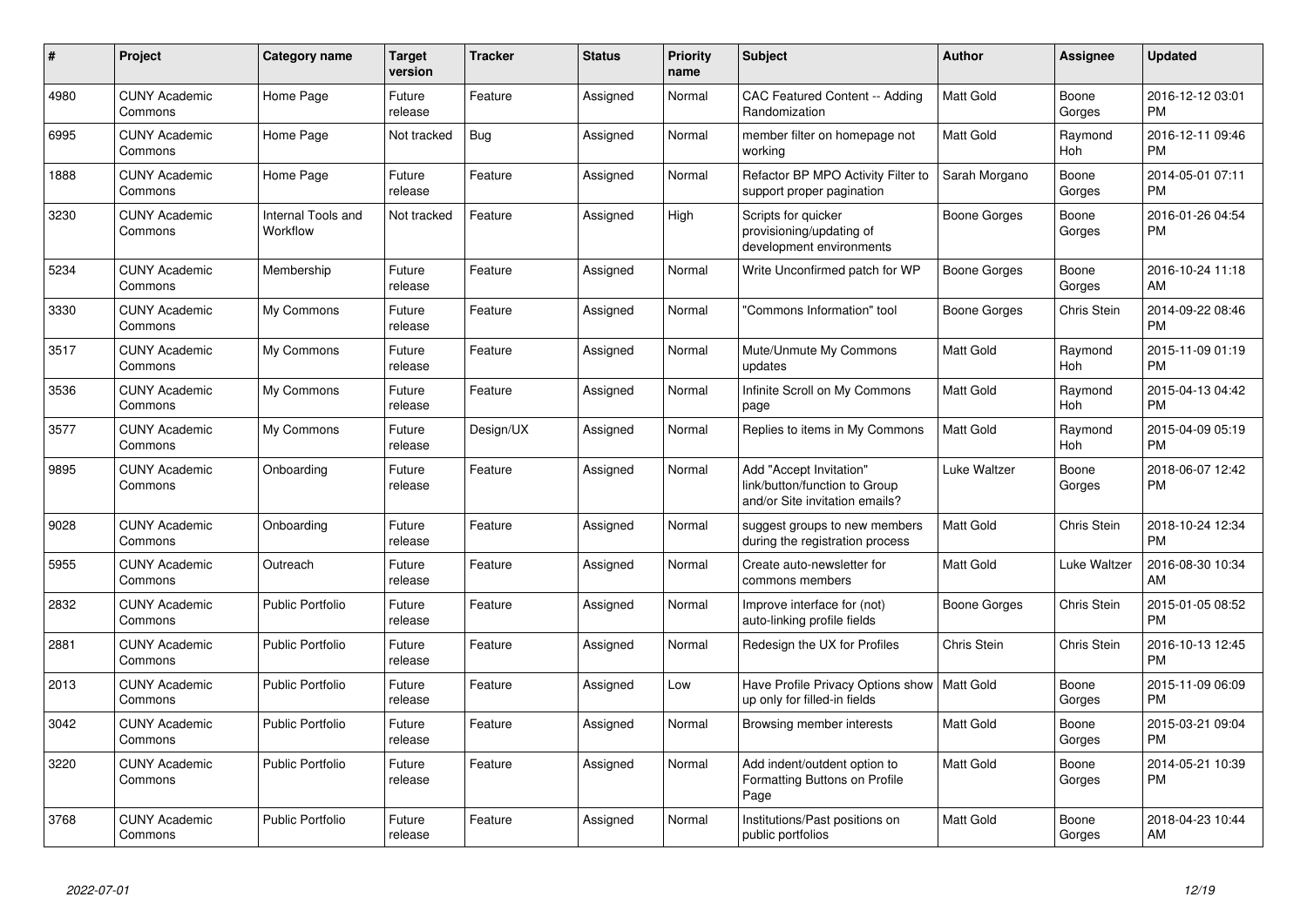| $\#$ | Project                         | <b>Category name</b>    | <b>Target</b><br>version | <b>Tracker</b> | <b>Status</b> | <b>Priority</b><br>name | <b>Subject</b>                                                        | <b>Author</b>    | Assignee            | <b>Updated</b>                |
|------|---------------------------------|-------------------------|--------------------------|----------------|---------------|-------------------------|-----------------------------------------------------------------------|------------------|---------------------|-------------------------------|
| 3770 | <b>CUNY Academic</b><br>Commons | <b>Public Portfolio</b> | Future<br>release        | Feature        | Assigned      | Normal                  | Improve Layout/Formatting of<br>Positions Area on Public Portfolios   | <b>Matt Gold</b> | Chris Stein         | 2015-04-01 09:17<br><b>PM</b> |
| 4404 | <b>CUNY Academic</b><br>Commons | <b>Public Portfolio</b> | Future<br>release        | Design/UX      | Assigned      | Normal                  | Change color of permissions info<br>on portfolio editing interface    | <b>Matt Gold</b> | Samantha<br>Raddatz | 2015-08-11 05:28<br><b>PM</b> |
| 5827 | <b>CUNY Academic</b><br>Commons | <b>Public Portfolio</b> | Future<br>release        | Bug            | Assigned      | Normal                  | Academic Interests square bracket<br>links not working                | scott voth       | Chris Stein         | 2016-08-11 11:59<br><b>PM</b> |
| 6115 | <b>CUNY Academic</b><br>Commons | Publicity               | Not tracked              | Feature        | Assigned      | Normal                  | create digital signage for GC                                         | <b>Matt Gold</b> | scott voth          | 2016-10-11 10:09<br><b>PM</b> |
| 3510 | <b>CUNY Academic</b><br>Commons | Publicity               | 1.7                      | Publicity      | Assigned      | Normal                  | Post on the News Blog re: 'My<br>Commons'                             | Micki Kaufman    | Sarah<br>Morgano    | 2014-10-15 11:18<br>AM        |
| 3511 | <b>CUNY Academic</b><br>Commons | Publicity               | 1.7                      | Publicity      | Assigned      | Normal                  | Social media for 1.7                                                  | Micki Kaufman    | Sarah<br>Morgano    | 2014-10-14 03:32<br><b>PM</b> |
| 940  | <b>CUNY Academic</b><br>Commons | Redmine                 | Future<br>release        | Feature        | Assigned      | Low                     | Communication with users after<br>releases                            | Matt Gold        | Dominic<br>Giglio   | 2012-09-09 04:36<br><b>PM</b> |
| 5225 | <b>CUNY Academic</b><br>Commons | Registration            | Future<br>release        | Feature        | Assigned      | Normal                  | On-boarding Issues                                                    | Luke Waltzer     | Samantha<br>Raddatz | 2016-02-12 02:58<br><b>PM</b> |
| 370  | <b>CUNY Academic</b><br>Commons | Registration            | Future<br>release        | Feature        | Assigned      | High                    | <b>Guest Accounts</b>                                                 | <b>Matt Gold</b> | <b>Matt Gold</b>    | 2015-04-09 09:33<br><b>PM</b> |
| 6671 | <b>CUNY Academic</b><br>Commons | Reply By Email          | Not tracked              | Bug            | Assigned      | Normal                  | "Post too often" RBE error<br>message                                 | Matt Gold        | Raymond<br>Hoh      | 2016-11-11 09:55<br>AM        |
| 8976 | <b>CUNY Academic</b><br>Commons | Reply By Email          | Not tracked              | Feature        | Assigned      | Normal                  | Package RBE new topics posting?                                       | <b>Matt Gold</b> | Raymond<br>Hoh      | 2017-12-04 02:34<br><b>PM</b> |
| 3002 | <b>CUNY Academic</b><br>Commons | Search                  | Future<br>release        | Feature        | Assigned      | Normal                  | Overhaul CAC search by using<br>external search appliance             | Boone Gorges     | Boone<br>Gorges     | 2020-07-15 03:05<br><b>PM</b> |
| 3662 | <b>CUNY Academic</b><br>Commons | <b>SEO</b>              | Future<br>release        | Feature        | Assigned      | Normal                  | Duplicate Content/SEO/Google<br>issues                                | Matt Gold        | Raymond<br>Hoh      | 2015-04-13 04:37<br><b>PM</b> |
| 8898 | <b>CUNY Academic</b><br>Commons | Social Paper            | Not tracked              | Feature        | Assigned      | Normal                  | Usage data on docs and social<br>paper                                | Matt Gold        | Matt Gold           | 2017-11-16 11:32<br>AM        |
| 6426 | <b>CUNY Academic</b><br>Commons | Spam/Spam<br>Prevention | Future<br>release        | Feature        | Assigned      | Normal                  | Force captcha on all comments?                                        | Matt Gold        | Tahir Butt          | 2016-10-24 02:06<br><b>PM</b> |
| 8666 | <b>CUNY Academic</b><br>Commons | Teaching                | Not tracked              | Documentation  | Assigned      | Normal                  | Create Teaching on the Commons<br>Resource Page                       | Matt Gold        | Laurie Hurson       | 2019-09-23 03:16<br><b>PM</b> |
| 3090 | <b>CUNY Academic</b><br>Commons | Twitter page            | Future<br>release        | Feature        | Assigned      | Normal                  | Prevent Retweets from showing<br>up on Commons twitter page           | Matt Gold        | <b>Tahir Butt</b>   | 2016-10-24 11:31<br>AM        |
| 3473 | <b>CUNY Academic</b><br>Commons | User Experience         | Future<br>release        | Feature        | Assigned      | Normal                  | Commons profile: Add help info<br>about "Positions" replacing "title" | Keith Miyake     | Samantha<br>Raddatz | 2015-11-09 02:28<br><b>PM</b> |
| 4661 | <b>CUNY Academic</b><br>Commons | User Experience         | Future<br>release        | Bug            | Assigned      | Normal                  | Simplify Events text                                                  | <b>Matt Gold</b> | Samantha<br>Raddatz | 2015-10-02 09:06<br><b>PM</b> |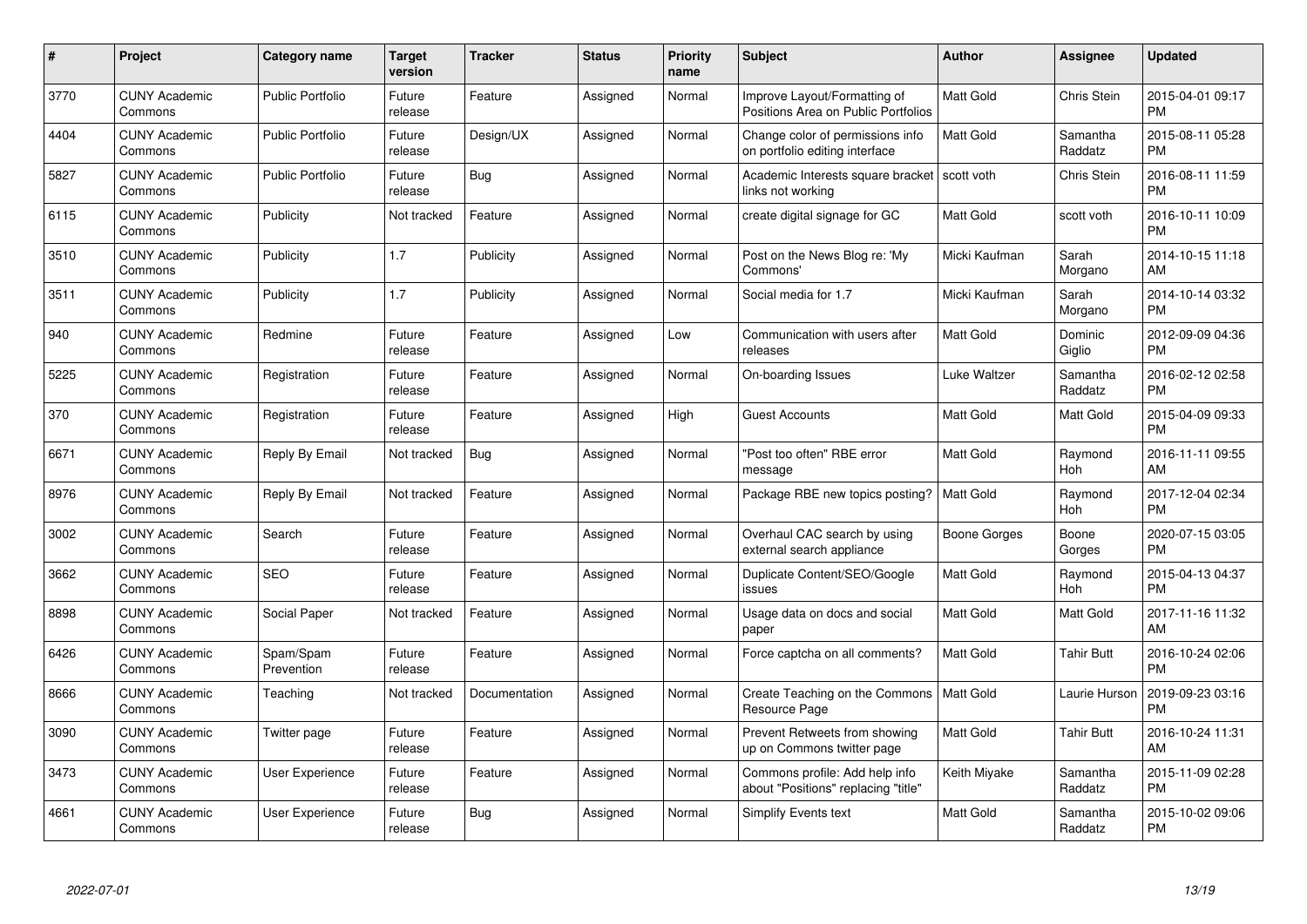| $\#$  | Project                         | <b>Category name</b>     | <b>Target</b><br>version | <b>Tracker</b> | <b>Status</b> | Priority<br>name | <b>Subject</b>                                                                            | <b>Author</b>           | Assignee            | <b>Updated</b>                |
|-------|---------------------------------|--------------------------|--------------------------|----------------|---------------|------------------|-------------------------------------------------------------------------------------------|-------------------------|---------------------|-------------------------------|
| 5316  | <b>CUNY Academic</b><br>Commons | <b>User Experience</b>   | Future<br>release        | Feature        | Assigned      | Normal           | Prompt user email address<br>updates                                                      | Matt Gold               | Stephen Real        | 2016-12-21 03:30<br><b>PM</b> |
| 6298  | <b>CUNY Academic</b><br>Commons | User Experience          | Not tracked              | Design/UX      | Assigned      | Normal           | Examine data from survey                                                                  | <b>Matt Gold</b>        | Margaret<br>Galvan  | 2016-10-14 12:16<br><b>PM</b> |
| 9941  | <b>CUNY Academic</b><br>Commons | Wiki                     | Not tracked              | Support        | Assigned      | Normal           | Wiki functionality                                                                        | Matt Gold               | Boone<br>Gorges     | 2018-06-26 10:57<br>AM        |
| 4388  | <b>CUNY Academic</b><br>Commons | WordPress (misc)         | Future<br>release        | Bug            | Assigned      | Normal           | Repeated request for<br>authentication.                                                   | Alice.Lynn<br>McMichael | Raymond<br>Hoh      | 2015-08-11 07:35<br><b>PM</b> |
| 1508  | <b>CUNY Academic</b><br>Commons | WordPress (misc)         | Future<br>release        | Feature        | Assigned      | Normal           | Share login cookies across<br>mapped domains                                              | Boone Gorges            | Boone<br>Gorges     | 2012-07-02 12:12<br><b>PM</b> |
| 2175  | <b>CUNY Academic</b><br>Commons | WordPress (misc)         | Not tracked              | Support        | Assigned      | Normal           | Subscibe 2 vs. Jetpack<br>subscription options                                            | local admin             | Matt Gold           | 2016-01-26 04:58<br><b>PM</b> |
| 287   | <b>CUNY Academic</b><br>Commons | WordPress (misc)         | Future<br>release        | Feature        | Assigned      | Normal           | Create troubleshooting tool for<br>account sign-up                                        | <b>Matt Gold</b>        | Boone<br>Gorges     | 2015-11-09 06:17<br><b>PM</b> |
| 365   | <b>CUNY Academic</b><br>Commons | WordPress (misc)         | Future<br>release        | Feature        | Assigned      | Normal           | <b>Create Mouseover Tooltips</b><br>throughout Site                                       | <b>Matt Gold</b>        | Chris Stein         | 2015-11-09 06:18<br><b>PM</b> |
| 636   | <b>CUNY Academic</b><br>Commons | WordPress (misc)         | Not tracked              | Support        | Assigned      | Normal           | Create Lynda.com-like Table of<br><b>Contents for Prospective Tutorial</b><br>Screencasts | Matt Gold               | scott voth          | 2016-02-23 03:12<br><b>PM</b> |
| 1105  | <b>CUNY Academic</b><br>Commons | WordPress (misc)         | Future<br>release        | Feature        | Assigned      | Normal           | Rephrase Blog Privacy Options                                                             | Matt Gold               | Samantha<br>Raddatz | 2015-11-09 06:19<br><b>PM</b> |
| 3759  | <b>CUNY Academic</b><br>Commons | WordPress (misc)         | Future<br>release        | Feature        | Assigned      | Normal           | Review Interface for Adding Users<br>to Blogs                                             | <b>Matt Gold</b>        | Boone<br>Gorges     | 2015-03-24 05:52<br><b>PM</b> |
| 2167  | <b>CUNY Academic</b><br>Commons | WordPress (misc)         | Future<br>release        | Bug            | Assigned      | Normal           | <b>CAC-Livestream Plugin Issues</b>                                                       | Michael Smith           | Dominic<br>Giglio   | 2015-01-02 03:06<br><b>PM</b> |
| 8078  | <b>CUNY Academic</b><br>Commons | <b>WordPress Plugins</b> | Future<br>release        | System Upgrade | Assigned      | Normal           | <b>CommentPress Updates</b>                                                               | Margaret Galvan         | Christian<br>Wach   | 2017-05-08 03:49<br><b>PM</b> |
| 497   | <b>CUNY Academic</b><br>Commons | <b>WordPress Plugins</b> | Future<br>release        | Feature        | Assigned      | Normal           | Drag and Drop Ordering on<br>Gallery Post Plugin                                          | Matt Gold               | Ron Rennick         | 2015-11-09 06:18<br><b>PM</b> |
| 658   | <b>CUNY Academic</b><br>Commons | <b>WordPress Plugins</b> | Future<br>release        | Feature        | Assigned      | Normal           | Rebulid Sitewide Tag Suggestion                                                           | Matt Gold               | Boone<br>Gorges     | 2015-01-05 08:47<br><b>PM</b> |
| 1562  | <b>CUNY Academic</b><br>Commons | <b>WordPress Plugins</b> | Future<br>release        | Feature        | Assigned      | Low              | Play with NYT Collaborative<br>Authoring Tool                                             | <b>Matt Gold</b>        | Boone<br>Gorges     | 2015-01-05 08:47<br><b>PM</b> |
| 2223  | <b>CUNY Academic</b><br>Commons | <b>WordPress Plugins</b> | Future<br>release        | Feature        | Assigned      | Low              | Add Participad to the CUNY<br><b>Academic Commons</b>                                     | Matt Gold               | Boone<br>Gorges     | 2014-09-17 10:03<br><b>PM</b> |
| 13946 | <b>CUNY Academic</b><br>Commons | <b>WordPress Plugins</b> | 2.1.0                    | Support        | Assigned      | Normal           | Custom Embed handler For<br>OneDrive files                                                | scott voth              | Raymond<br>Hoh      | 2022-05-26 10:46<br>AM        |
| 412   | <b>CUNY Academic</b><br>Commons | <b>WordPress Themes</b>  | Future<br>release        | Feature        | Assigned      | Normal           | <b>Featured Themes</b>                                                                    | <b>Matt Gold</b>        | Dominic<br>Giglio   | 2015-01-05 08:44<br><b>PM</b> |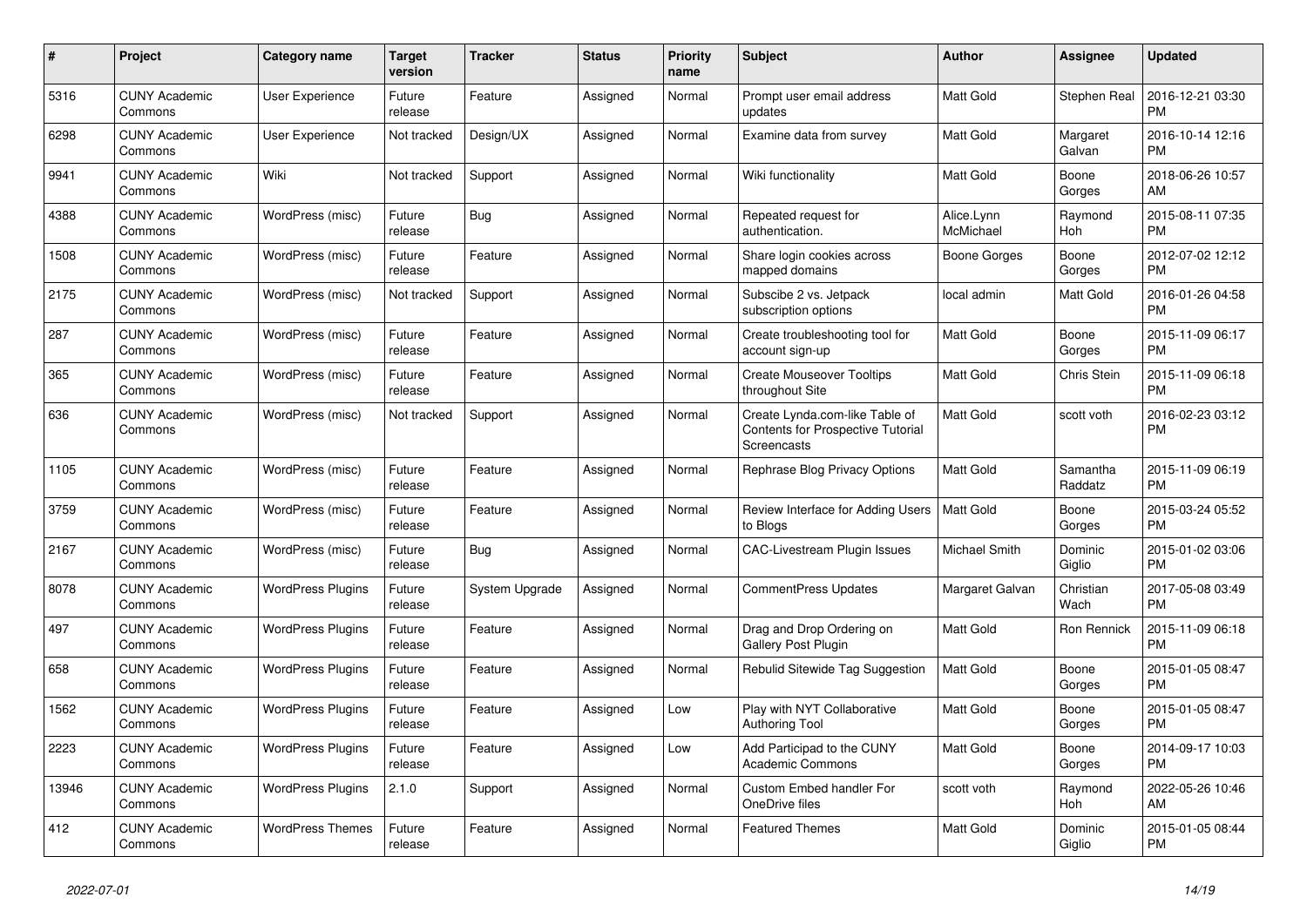| $\#$  | <b>Project</b>                  | <b>Category name</b>     | <b>Target</b><br>version | <b>Tracker</b> | <b>Status</b>        | <b>Priority</b><br>name | <b>Subject</b>                                                     | <b>Author</b>      | Assignee            | <b>Updated</b>                |
|-------|---------------------------------|--------------------------|--------------------------|----------------|----------------------|-------------------------|--------------------------------------------------------------------|--------------------|---------------------|-------------------------------|
| 3492  | <b>CUNY Academic</b><br>Commons | <b>WordPress Themes</b>  | Future<br>release        | Support        | Assigned             | Normal                  | Add CBOX theme to the<br>Commons                                   | scott voth         | Raymond<br>Hoh      | 2014-10-08 05:55<br><b>PM</b> |
| 4986  | <b>CUNY Academic</b><br>Commons | ZenDesk                  | Not tracked              | Support        | Assigned             | Normal                  | Prepare documentation for<br>Zendesk re web widget                 | <b>Matt Gold</b>   | Samantha<br>Raddatz | 2016-02-25 03:09<br><b>PM</b> |
| 16092 | <b>CUNY Academic</b><br>Commons |                          | Future<br>release        | Feature        | Hold                 | Normal                  | Don't show main site in Site<br>search results                     | Boone Gorges       | Boone<br>Gorges     | 2022-05-17 03:12<br><b>PM</b> |
| 11848 | <b>CUNY Academic</b><br>Commons |                          | Not tracked              | Support        | Hold                 | Normal                  | a Dean of Faculty wants to share<br>a large file                   | Marilyn Weber      |                     | 2019-09-24 08:44<br>AM        |
| 13912 | <b>CUNY Academic</b><br>Commons |                          | Not tracked              | Feature        | Hold                 | Low                     | posting "missed schedule"                                          | Marilyn Weber      |                     | 2021-02-23 10:46<br>AM        |
| 2576  | <b>NYCDH Community</b><br>Site  |                          |                          | <b>Bug</b>     | Hold                 | Low                     | Test Next Button in Javascript<br><b>Tutorial Under Activities</b> | <b>Mark Newton</b> | Alex Gil            | 2013-05-18 02:55<br><b>PM</b> |
| 9060  | <b>CUNY Academic</b><br>Commons | Commons In A Box         | Not tracked              | Bug            | Hold                 | Normal                  | Problems with CBox image library<br>upload                         | Lisa Rhody         | Raymond<br>Hoh      | 2018-01-10 03:26<br><b>PM</b> |
| 8756  | <b>CUNY Academic</b><br>Commons | Group Blogs              | Future<br>release        | Feature        | Hold                 | Normal                  | Connect multiple blogs to one<br>group?                            | <b>Matt Gold</b>   | Boone<br>Gorges     | 2017-09-30 10:42<br>AM        |
| 3369  | <b>CUNY Academic</b><br>Commons | Reply By Email           | Not tracked              | Outreach       | Hold                 | Normal                  | Release reply by email to WP<br>plugin directory                   | <b>Matt Gold</b>   | Raymond<br>Hoh      | 2016-03-01 12:46<br><b>PM</b> |
| 8991  | <b>CUNY Academic</b><br>Commons | Reply By Email           | Not tracked              | Bug            | Hold                 | Normal                  | RBE duplicate email message<br>issue                               | <b>Matt Gold</b>   | Raymond<br>Hoh      | 2018-02-18 08:53<br><b>PM</b> |
| 14113 | <b>CUNY Academic</b><br>Commons | WordPress (misc)         | Future<br>release        | Bug            | Hold                 | Normal                  | Block Editor Not Working on this<br>page - Json error              | scott voth         | Boone<br>Gorges     | 2021-03-05 11:01<br>AM        |
| 3939  | <b>CUNY Academic</b><br>Commons | <b>WordPress Plugins</b> | Future<br>release        | <b>Bug</b>     | Hold                 | Normal                  | Activity stream support for<br>Co-Authors Plus plugin              | Raymond Hoh        | Raymond<br>Hoh      | 2015-11-09 06:13<br><b>PM</b> |
| 12004 | <b>CUNY Academic</b><br>Commons |                          | Not tracked              | Support        | Reporter<br>Feedback | Normal                  | Notifications for spam blog<br>comments                            | Gina Cherry        | Raymond<br>Hoh      | 2019-11-01 12:05<br><b>PM</b> |
| 14842 | <b>CUNY Academic</b><br>Commons |                          | Not tracked              | Support        | Reporter<br>Feedback | Normal                  | Question about widgets and block<br>editor                         | Gina Cherry        |                     | 2021-10-06 03:01<br><b>PM</b> |
| 11131 | <b>CUNY Academic</b><br>Commons |                          | Future<br>release        | Feature        | Reporter<br>Feedback | Normal                  | Image Annotation Plugins                                           | Laurie Hurson      |                     | 2019-02-26 11:33<br>AM        |
| 12484 | <b>CUNY Academic</b><br>Commons |                          | Not tracked              | Support        | Reporter<br>Feedback | Normal                  | Sign up Code for COIL Course<br>starting in March                  | Laurie Hurson      | Matt Gold           | 2020-03-02 02:26<br><b>PM</b> |
| 14504 | <b>CUNY Academic</b><br>Commons |                          | Not tracked              | Publicity      | Reporter<br>Feedback | Normal                  | Adding showcases to home page<br>menu                              | Laurie Hurson      | Boone<br>Gorges     | 2022-01-19 03:26<br><b>PM</b> |
| 14538 | <b>CUNY Academic</b><br>Commons |                          | Not tracked              | Support        | Reporter<br>Feedback | Normal                  | <b>Weebly To Commons</b>                                           | Laurie Hurson      |                     | 2021-09-14 10:47<br>AM        |
| 15176 | <b>CUNY Academic</b><br>Commons |                          | Not tracked              | Support        | Reporter<br>Feedback | Normal                  | Archiving Q Writing & Old<br>Wordpress Sites on the Commons        | Laurie Hurson      |                     | 2022-02-08 10:28<br>AM        |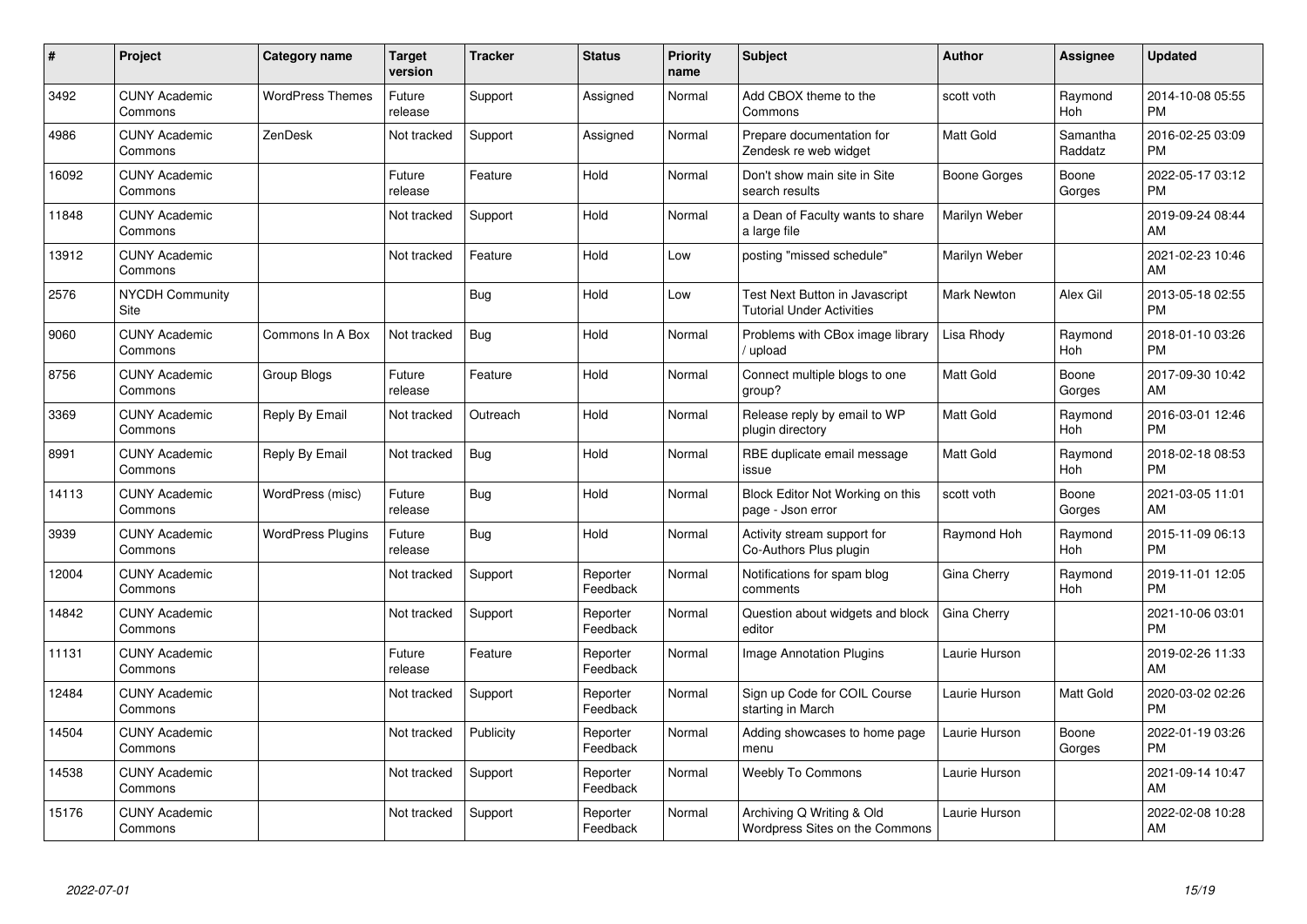| #     | Project                         | Category name | <b>Target</b><br>version | <b>Tracker</b> | <b>Status</b>        | <b>Priority</b><br>name | <b>Subject</b>                                                    | <b>Author</b>        | <b>Assignee</b> | <b>Updated</b>                |
|-------|---------------------------------|---------------|--------------------------|----------------|----------------------|-------------------------|-------------------------------------------------------------------|----------------------|-----------------|-------------------------------|
| 15613 | <b>CUNY Academic</b><br>Commons |               | 2.0.3                    | Feature        | Reporter<br>Feedback | Normal                  | Adding "Passster" plugin                                          | Laurie Hurson        |                 | 2022-06-29 11:32<br>AM        |
| 15923 | <b>CUNY Academic</b><br>Commons |               | Not tracked              | Feature        | Reporter<br>Feedback | Normal                  | <b>Bellows Plugin Adjustments</b>                                 | Laurie Hurson        |                 | 2022-04-20 10:10<br>AM        |
| 6644  | <b>CUNY Academic</b><br>Commons |               | Not tracked              | Bug            | Reporter<br>Feedback | High                    | White Screen at Login Pge                                         | Luke Waltzer         | Raymond<br>Hoh  | 2016-11-21 10:34<br><b>PM</b> |
| 9207  | <b>CUNY Academic</b><br>Commons |               | Future<br>release        | Support        | Reporter<br>Feedback | Normal                  | display dashboards made in<br>Tableau?                            | Marilyn Weber        | Boone<br>Gorges | 2018-04-10 10:42<br>AM        |
| 10657 | <b>CUNY Academic</b><br>Commons |               | Not tracked              | Support        | Reporter<br>Feedback | Normal                  | child theme problems                                              | Marilyn Weber        |                 | 2018-11-08 01:19<br><b>PM</b> |
| 11149 | <b>CUNY Academic</b><br>Commons |               | Not tracked              | Support        | Reporter<br>Feedback | Normal                  | comments getting blocked                                          | Marilyn Weber        | Raymond<br>Hoh  | 2019-03-26 11:40<br>AM        |
| 11509 | <b>CUNY Academic</b><br>Commons |               | Not tracked              | Support        | Reporter<br>Feedback | Normal                  | deleted Page causing a Menu<br>problem?                           | Marilyn Weber        |                 | 2019-06-04 09:54<br>AM        |
| 11771 | <b>CUNY Academic</b><br>Commons |               | Not tracked              | Support        | Reporter<br>Feedback | Normal                  | post displays in sections                                         | Marilyn Weber        |                 | 2019-08-20 10:34<br>AM        |
| 11787 | <b>CUNY Academic</b><br>Commons |               | Not tracked              | Support        | Reporter<br>Feedback | Normal                  | automated comments notifications<br>on ZenDesk                    | Marilyn Weber        |                 | 2019-08-26 06:18<br><b>PM</b> |
| 13034 | <b>CUNY Academic</b><br>Commons |               | Not tracked              | Support        | Reporter<br>Feedback | Normal                  | a site is asking people to join the<br>Commons to get a download  | Marilyn Weber        |                 | 2020-07-12 07:23<br>AM        |
| 13255 | <b>CUNY Academic</b><br>Commons |               | Not tracked              | Support        | Reporter<br>Feedback | Normal                  | Accessibility problems                                            | Marilyn Weber        |                 | 2020-09-01 05:48<br><b>PM</b> |
| 14398 | <b>CUNY Academic</b><br>Commons |               | Not tracked              | Support        | Reporter<br>Feedback | Normal                  | Events plug-in notification problem                               | Marilyn Weber        |                 | 2021-05-11 11:21<br>AM        |
| 14784 | <b>CUNY Academic</b><br>Commons |               |                          | Support        | Reporter<br>Feedback | Normal                  | User report of logo problem when<br>using Customizer theme        | Marilyn Weber        |                 | 2021-09-17 10:25<br>AM        |
| 14900 | <b>CUNY Academic</b><br>Commons |               | Not tracked              | Support        | Reporter<br>Feedback | Normal                  | previous theme?                                                   | Marilyn Weber        |                 | 2021-10-25 10:31<br>AM        |
| 15169 | <b>CUNY Academic</b><br>Commons |               | 2.0.3                    | Support        | Reporter<br>Feedback | Normal                  | new Prelude website zipfiles for<br>custom theme and other files. | Marilyn Weber        |                 | 2022-06-29 11:32<br>AM        |
| 15260 | <b>CUNY Academic</b><br>Commons |               |                          | Support        | Reporter<br>Feedback | Normal                  | Diacritical markings   European<br><b>Stages</b>                  | <b>Marilyn Weber</b> |                 | 2022-02-04 08:16<br>AM        |
| 15370 | <b>CUNY Academic</b><br>Commons |               |                          | Support        | Reporter<br>Feedback | Normal                  | All-in-One Event Calendar?                                        | Marilyn Weber        |                 | 2022-02-17 11:03<br>AM        |
| 15655 | <b>CUNY Academic</b><br>Commons |               | 2.0.3                    | Support        | Reporter<br>Feedback | Normal                  | Event Aggregator plugin?                                          | Marilyn Weber        |                 | 2022-06-29 11:32<br>AM        |
| 16099 | <b>CUNY Academic</b><br>Commons |               |                          | Support        | Reporter<br>Feedback | Normal                  | request for Newsletter Glue                                       | Marilyn Weber        |                 | 2022-05-13 12:14<br><b>PM</b> |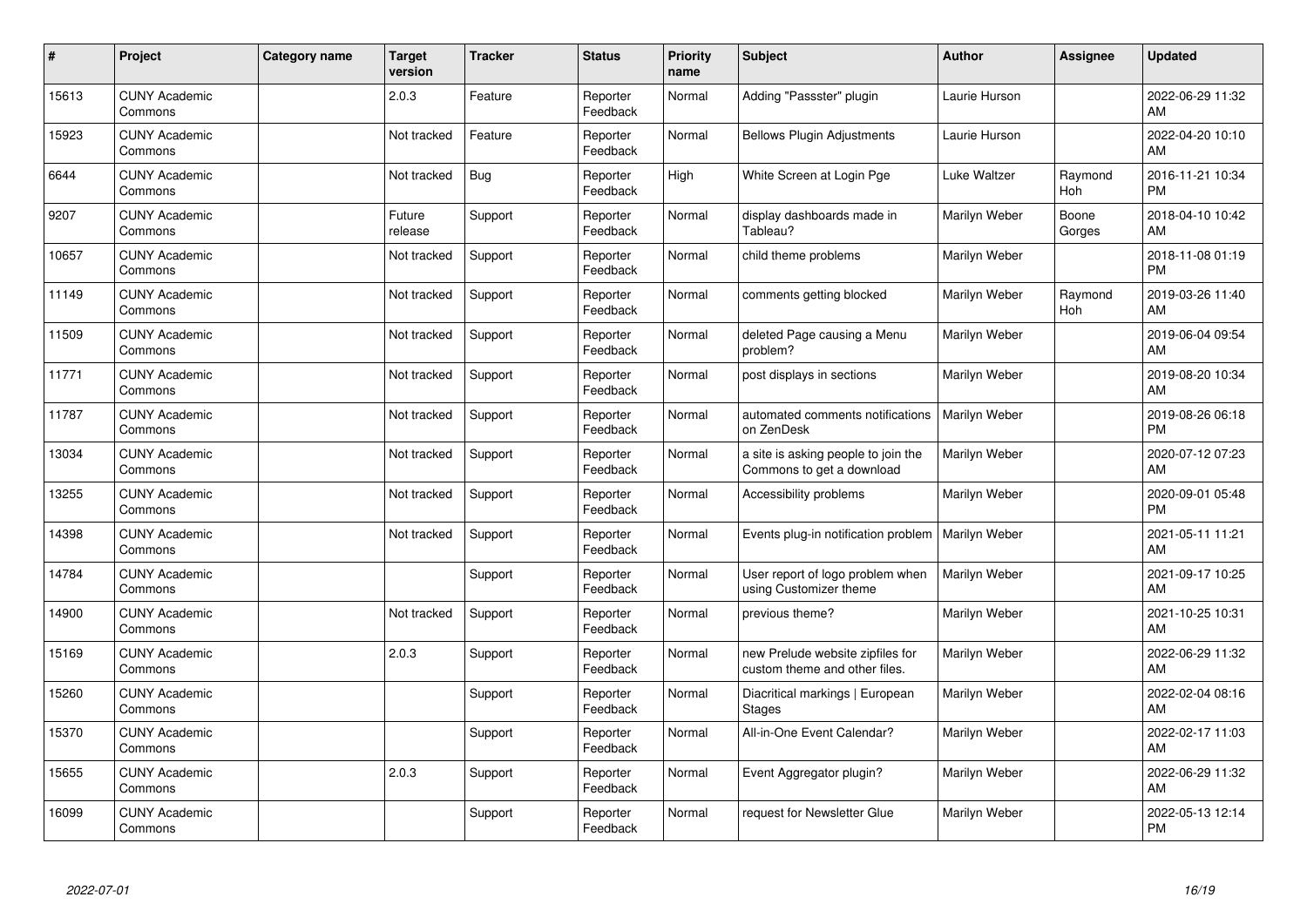| #     | Project                         | <b>Category name</b>       | <b>Target</b><br>version | <b>Tracker</b> | <b>Status</b>        | <b>Priority</b><br>name | <b>Subject</b>                                                  | <b>Author</b>           | <b>Assignee</b>     | <b>Updated</b>                |
|-------|---------------------------------|----------------------------|--------------------------|----------------|----------------------|-------------------------|-----------------------------------------------------------------|-------------------------|---------------------|-------------------------------|
| 16110 | <b>CUNY Academic</b><br>Commons |                            |                          | Support        | Reporter<br>Feedback | Normal                  | remove Creative Commons<br>license from pages?                  | Marilyn Weber           | Raymond<br>Hoh      | 2022-05-17 06:11<br><b>PM</b> |
| 2573  | <b>NYCDH Community</b><br>Site  |                            |                          | Feature        | Reporter<br>Feedback | Normal                  | Add dh nyc twitter list feed to site                            | <b>Mark Newton</b>      | Matt Gold           | 2013-05-16 11:42<br><b>PM</b> |
| 10262 | <b>CUNY Academic</b><br>Commons |                            | Not tracked              | <b>Bug</b>     | Reporter<br>Feedback | Normal                  | Newsletter Plugin: Broken Image<br>at Bottom of All Newsletters | Mark Webb               | Raymond<br>Hoh      | 2018-08-30 05:17<br><b>PM</b> |
| 10678 | <b>CUNY Academic</b><br>Commons |                            | Not tracked              | <b>Bug</b>     | Reporter<br>Feedback | High                    | Newsletter Plugin Not Sending<br><b>Out Newsletters</b>         | Mark Webb               | Boone<br>Gorges     | 2019-09-16 09:38<br><b>PM</b> |
| 16290 | <b>CUNY Academic</b><br>Commons |                            |                          | Feature        | Reporter<br>Feedback | Normal                  | Add Table Of Contents Block<br>plug-in                          | Raffi<br>Khatchadourian |                     | 2022-06-24 10:26<br>AM        |
| 14629 | <b>CUNY Academic</b><br>Commons |                            | Not tracked              | Bug            | Reporter<br>Feedback | Normal                  | Possible Post Order Bug?                                        | <b>Syelle Graves</b>    |                     | 2021-09-14 10:47<br>AM        |
| 12198 | <b>CUNY Academic</b><br>Commons |                            | Not tracked              | <b>Bug</b>     | Reporter<br>Feedback | Normal                  | Duplicate listing in My Sites                                   | Tom Harbison            |                     | 2019-12-09 05:50<br><b>PM</b> |
| 12350 | <b>CUNY Academic</b><br>Commons | <b>Blogs (BuddyPress)</b>  | Not tracked              | Support        | Reporter<br>Feedback | Normal                  | URL creation problem                                            | Marilyn Weber           |                     | 2020-02-03 11:27<br>AM        |
| 11556 | <b>CUNY Academic</b><br>Commons | Courses                    | Not tracked              | Bug            | Reporter<br>Feedback | Normal                  | Instructor name given in course<br>listing                      | Tom Harbison            |                     | 2019-06-25 04:12<br><b>PM</b> |
| 10982 | <b>CUNY Academic</b><br>Commons | Domain Mapping             | Not tracked              | Support        | Reporter<br>Feedback | Normal                  | <b>CNAME</b> question                                           | scott voth              |                     | 2019-01-22 04:29<br><b>PM</b> |
| 11493 | <b>CUNY Academic</b><br>Commons | Domain Mapping             | Not tracked              | Support        | Reporter<br>Feedback | Normal                  | Domain Mapping Request - Talia<br>Schaffer                      | scott voth              | Matt Gold           | 2019-08-06 08:39<br>AM        |
| 11971 | <b>CUNY Academic</b><br>Commons | <b>Email Notifications</b> | Future<br>release        | Bug            | Reporter<br>Feedback | Low                     | Pictures obscured in emailed post<br>notifications              | Marilyn Weber           | Raymond<br>Hoh      | 2019-11-21 01:14<br><b>PM</b> |
| 9979  | <b>CUNY Academic</b><br>Commons | <b>Email Notifications</b> | Not tracked              | Bug            | Reporter<br>Feedback | Normal                  | Reports of slow email activation<br>emails                      | <b>Matt Gold</b>        | Boone<br>Gorges     | 2018-08-29 09:40<br><b>PM</b> |
| 11077 | <b>CUNY Academic</b><br>Commons | Events                     | Not tracked              | Feature        | Reporter<br>Feedback | Normal                  | Show event category description<br>in event list view           | Raffi<br>Khatchadourian |                     | 2019-02-12 10:38<br><b>PM</b> |
| 5317  | <b>CUNY Academic</b><br>Commons | Group Blogs                | Not tracked              | <b>Bug</b>     | Reporter<br>Feedback | Normal                  | Notifications of New Post Didn't<br>Come                        | Luke Waltzer            | Samantha<br>Raddatz | 2016-03-21 10:41<br><b>PM</b> |
| 13328 | <b>CUNY Academic</b><br>Commons | Group Forums               | Not tracked              | <b>Bug</b>     | Reporter<br>Feedback | Normal                  | cross-posting in two related<br>groups                          | Marilyn Weber           | Raymond<br>Hoh      | 2020-09-15 10:39<br><b>PM</b> |
| 1456  | <b>CUNY Academic</b><br>Commons | Group Invitations          | Future<br>release        | Feature        | Reporter<br>Feedback | Low                     | Invite to Group Button from Profile<br>Field                    | Matt Gold               | Samantha<br>Raddatz | 2015-11-09 05:59<br><b>PM</b> |
| 12446 | <b>CUNY Academic</b><br>Commons | Groups (misc)              | Future<br>release        | Feature        | Reporter<br>Feedback | Normal                  | Toggle default site to group forum<br>posting                   | Laurie Hurson           | Laurie Hurson       | 2020-03-10 11:57<br>AM        |
| 1544  | <b>CUNY Academic</b><br>Commons | Groups (misc)              | Future<br>release        | Feature        | Reporter<br>Feedback | Normal                  | Group Filtering and Sorting                                     | <b>Matt Gold</b>        | Chris Stein         | 2019-03-01 02:25<br><b>PM</b> |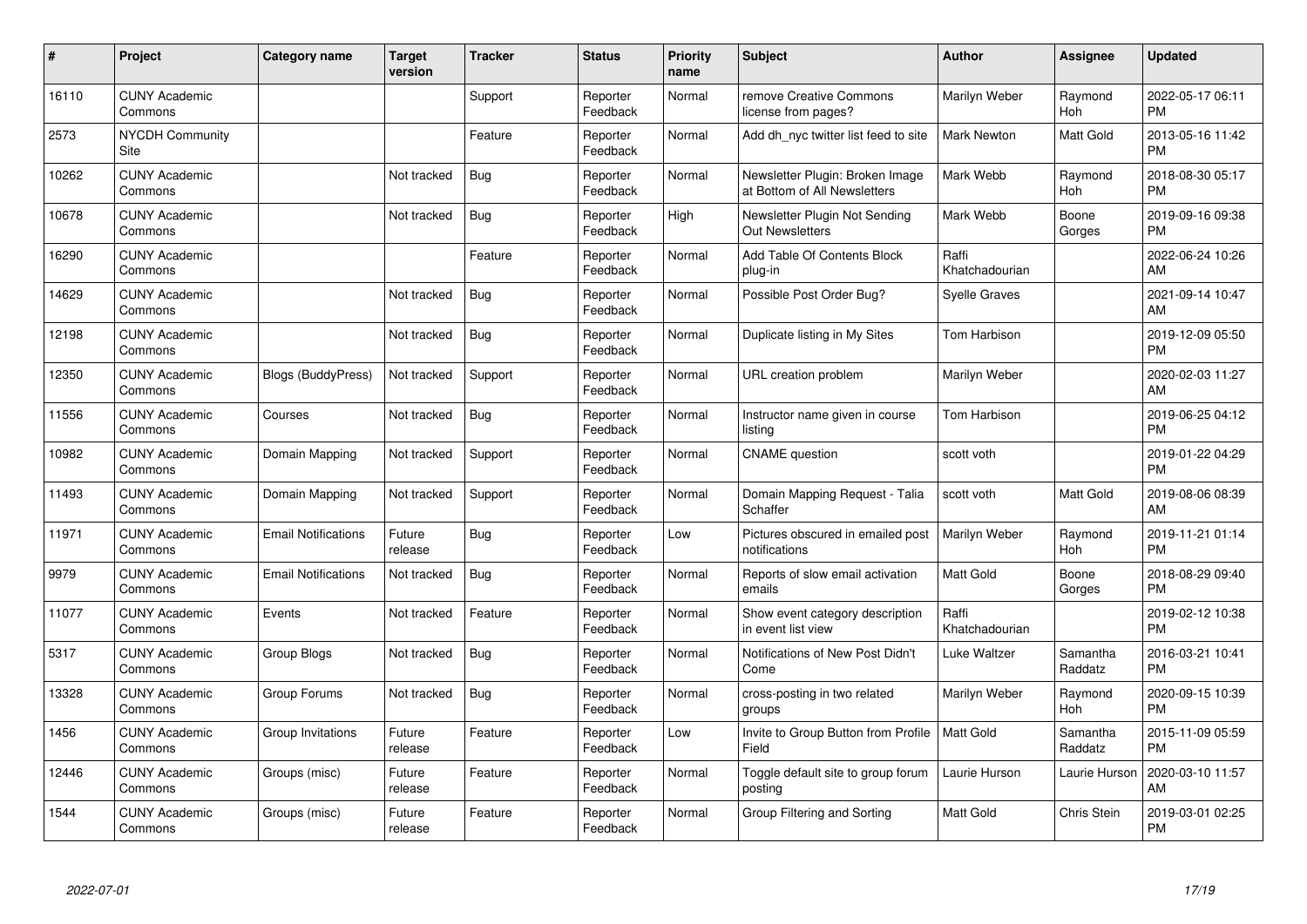| #     | Project                         | <b>Category name</b>     | Target<br>version | <b>Tracker</b> | <b>Status</b>        | <b>Priority</b><br>name | <b>Subject</b>                                                                                  | <b>Author</b>           | <b>Assignee</b> | <b>Updated</b>                |
|-------|---------------------------------|--------------------------|-------------------|----------------|----------------------|-------------------------|-------------------------------------------------------------------------------------------------|-------------------------|-----------------|-------------------------------|
| 7115  | <b>CUNY Academic</b><br>Commons | Groups (misc)            | Future<br>release | Feature        | Reporter<br>Feedback | Normal                  | make licensing info clear during<br>group creation                                              | Matt Gold               | Raymond<br>Hoh  | 2020-12-08 11:32<br>AM.       |
| 15242 | <b>CUNY Academic</b><br>Commons | Performance              | Not tracked       | <b>Bug</b>     | Reporter<br>Feedback | Normal                  | Slugist site                                                                                    | Raffi<br>Khatchadourian | Boone<br>Gorges | 2022-02-07 11:14<br>AM        |
| 6014  | <b>CUNY Academic</b><br>Commons | Publicity                | Future<br>release | Publicity      | Reporter<br>Feedback | Normal                  | Google search listing                                                                           | Matt Gold               | Boone<br>Gorges | 2016-09-21 03:48<br><b>PM</b> |
| 11945 | <b>CUNY Academic</b><br>Commons | Reckoning                | Future<br>release | Feature        | Reporter<br>Feedback | Normal                  | Add Comments bubble to<br>Reckoning views                                                       | Boone Gorges            | Boone<br>Gorges | 2019-11-12 05:14<br><b>PM</b> |
| 10273 | <b>CUNY Academic</b><br>Commons | Registration             | Not tracked       | Support        | Reporter<br>Feedback | Normal                  | users combining CF and campus<br>address                                                        | Marilyn Weber           |                 | 2019-09-18 10:58<br>AM        |
| 13975 | <b>CUNY Academic</b><br>Commons | Social Paper             | Not tracked       | Support        | Reporter<br>Feedback | Normal                  | can't approve comments on Social<br>Paper paper                                                 | Marilyn Weber           |                 | 2021-02-12 09:33<br>AM        |
| 8675  | <b>CUNY Academic</b><br>Commons | User Onboarding          | Future<br>release | Bug            | Reporter<br>Feedback | Low                     | Add new User search screen calls<br>for the input of email address but<br>doesn't work with one | Paul Hebert             | Boone<br>Gorges | 2017-10-11 11:17<br>AM        |
| 11449 | <b>CUNY Academic</b><br>Commons | WordPress - Media        | Not tracked       | Support        | Reporter<br>Feedback | Normal                  | Cloning Media Library for JITP<br>from Staging to Production Site                               | <b>Patrick DeDauw</b>   | Boone<br>Gorges | 2019-05-13 12:00<br><b>PM</b> |
| 14483 | <b>CUNY Academic</b><br>Commons | WordPress - Media        | Not tracked       | Bug            | Reporter<br>Feedback | Normal                  | <b>Wordpress PDF Embed Stopped</b><br>Working after JITP Media Clone                            | <b>Patrick DeDauw</b>   | Boone<br>Gorges | 2021-05-20 01:51<br><b>PM</b> |
| 11386 | <b>CUNY Academic</b><br>Commons | WordPress - Media        | Not tracked       | Support        | Reporter<br>Feedback | Normal                  | disappearing images                                                                             | scott voth              | Boone<br>Gorges | 2019-05-14 10:32<br><b>AM</b> |
| 14074 | <b>CUNY Academic</b><br>Commons | WordPress (misc)         | Not tracked       | Support        | Reporter<br>Feedback | Normal                  | page password protection problem                                                                | Marilyn Weber           |                 | 2021-03-02 11:03<br>AM        |
| 10040 | <b>CUNY Academic</b><br>Commons | WordPress (misc)         | Not tracked       | Bug            | Reporter<br>Feedback | Normal                  | User doesn't see full list of themes                                                            | <b>Matt Gold</b>        | Boone<br>Gorges | 2018-07-25 10:12<br>AM        |
| 14983 | <b>CUNY Academic</b><br>Commons | WordPress (misc)         | Not tracked       | Support        | Reporter<br>Feedback | Normal                  | "Read More" tag not working                                                                     | Rebecca Krisel          | Raymond<br>Hoh  | 2021-11-23 01:17<br><b>PM</b> |
| 16245 | <b>CUNY Academic</b><br>Commons | WordPress (misc)         |                   | Bug            | Reporter<br>Feedback | Normal                  | Save Button missing on<br>WordPress Profile page                                                | scott voth              | Raymond<br>Hoh  | 2022-06-16 03:09<br><b>PM</b> |
| 9289  | <b>CUNY Academic</b><br>Commons | <b>WordPress Plugins</b> | Future<br>release | Bug            | Reporter<br>Feedback | Normal                  | Email Users Plugin                                                                              | Laurie Hurson           | Boone<br>Gorges | 2018-10-24 12:34<br><b>PM</b> |
| 11415 | <b>CUNY Academic</b><br>Commons | <b>WordPress Plugins</b> | Not tracked       | <b>Bug</b>     | Reporter<br>Feedback | Normal                  | <b>Blog Subscriptions in Jetpack</b>                                                            | Laurie Hurson           |                 | 2019-05-14 10:34<br>AM        |
| 12121 | <b>CUNY Academic</b><br>Commons | <b>WordPress Plugins</b> | 2.0.3             | Feature        | Reporter<br>Feedback | Normal                  | Embedding H5P Iframes on<br><b>Commons Site</b>                                                 | Laurie Hurson           | Boone<br>Gorges | 2022-06-29 11:32<br>AM        |
| 6356  | <b>CUNY Academic</b><br>Commons | <b>WordPress Plugins</b> | Future<br>release | Bug            | Reporter<br>Feedback | Low                     | Should Subscribe2 be<br>deprecated?                                                             | Luke Waltzer            |                 | 2017-03-20 12:20<br><b>PM</b> |
| 9211  | <b>CUNY Academic</b><br>Commons | <b>WordPress Plugins</b> | Future<br>release | Support        | Reporter<br>Feedback | Normal                  | Auto-Role Setting in Forum Plugin<br>Causing Some Confusion                                     | Luke Waltzer            | Boone<br>Gorges | 2018-03-13 11:44<br>AM        |